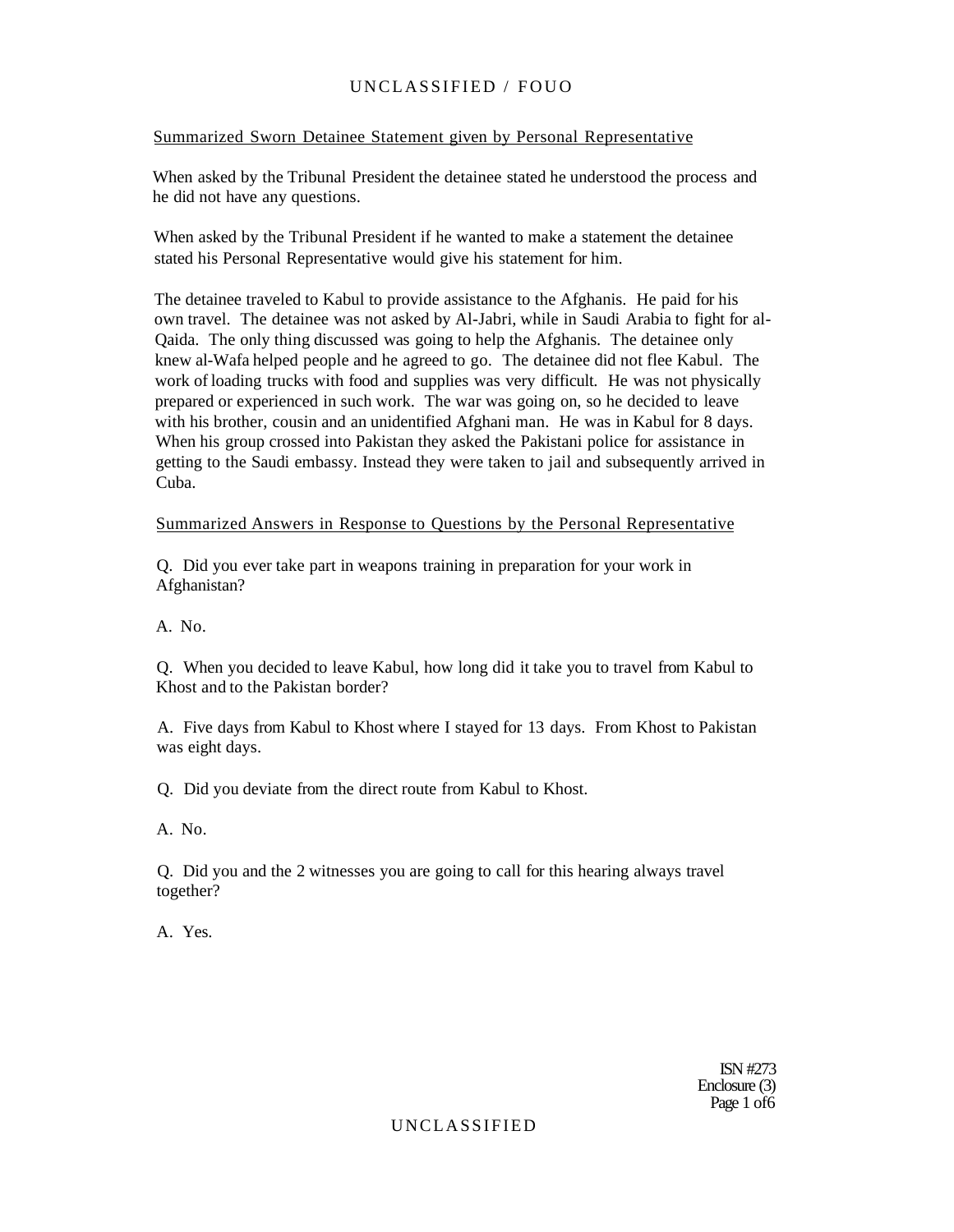## Summarized Answers in Response to Questions by the Tribunal Members

- Q. Whatisal-Wafa?
- A. An organization that helps people.
- Q. Is it a Saudi based organization?
- A. I don't know.

Q. Where did you travel from, before you got to Kabul? Where did you start your travel?

- A. In Saudi Arabia.
- Q. Where in Saudi Arabia?
- A. I left from the Jeddah airport.
- Q. From Jeddah airport you went to Kabul?
- A. From Jeddah to Syria, Syria to Iran.
- Q. Did you work with al-Wafa representatives in Afghanistan?
- A. I didn't work with them, I observed them.
- Q. But yet you went to Afghanistan to help al-Wafa who is a humanitarian organization?

The detainee asked to speak with his Personal Representative and the Tribunal recessed.

The Personal Representative made the following statement on behalf of the detainee: The detainee was confused as to why you kept asking questions about al-Wafa. He said he never officially worked for al-Wafa. He went to Afghanistan to help, with no plans to associate with any organization, it just so happened al-Wafa was there.

Q. Do you understand you do not have to answer questions if you do not wish to?

A. Yes.

ISN#273 Enclosure (3) Page 2 of 6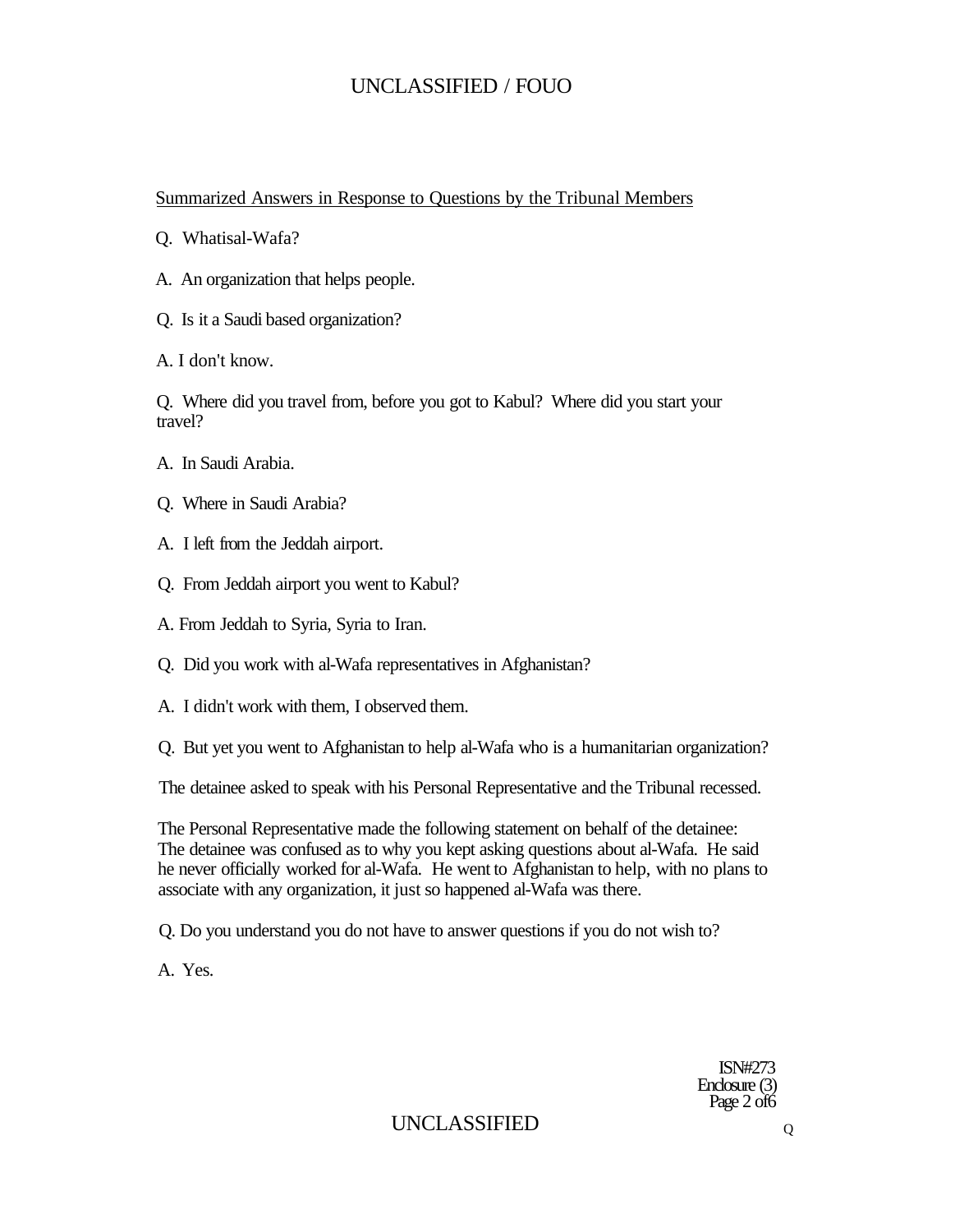- Q. Do you know what al-Qaida is?
- A. A terrorist organization.
- Q. Have you ever worked with al-Qaida or been affiliated with al-Qaida?

A. No.

- Q. Do you know whom the Taliban is?
- A. The government in Afghanistan.
- Q. Have you ever worked with the Taliban or any affiliated organization of the Taliban?

A. No.

Q. When you were in Saudi Arabia did you work with Al-Jabri Wael?

A. No.

- Q. Were you recruited by them to go to Afghanistan?
- A. I spoke with them and was told about the opportunity to help in Afghanistan.
- Q. How long were you in Afghanistan?
- A. About one and a half months.

The detainee stated he did not wish to answer any more questions.

Q. Do you have any other evidence you wish to present to this Tribunal?

A. No.

Q. Personal Representative do you have any other evidence or does the detainee have any previously approved witnesses to present to the Tribunal?

A. The detainee has 2 witnesses.

The detainee stated he only wanted one witness, his cousin, AL BADDAH, Abdul Aziz Abdul Rahman Aldul Aziz, ISN 264. The detainee also asked if he could question the witness.

The witness was sworn.

ISN #273 Enclosure (3) Page 3 of 6

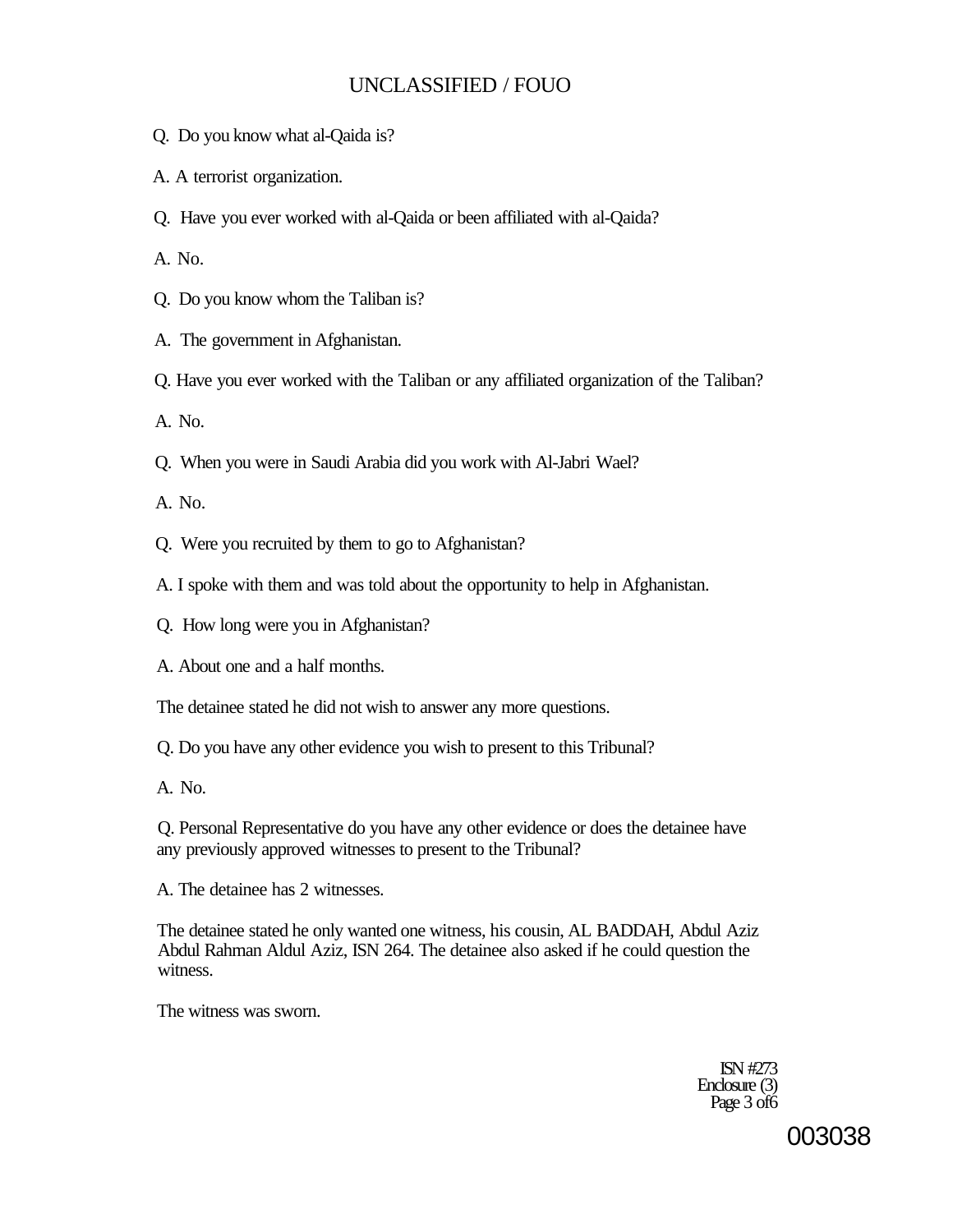### Summarized Answers by the Witness in Response to Questions by the Detainee

Q. Do you know if I was an enemy combatant or a member of al-Qaida?

A. I know you are not al-Qaida or an enemy combatant. I was with you in Afghanistan. I was with you from the time we left Saudi Arabia until we were captured in Pakistan.

Q. Do I have any relation to the Taliban?

A. No.

Q. Was I ever working for al-Wafa or was I just staying with them?

A. You were not working for al-Wafa. The purpose for going to Afghanistan was for humanitarian assistance, not to work for any organization.

Q. Was I recruited in Saudi Arabia by Jabri Wael?

A. No, you left Saudi Arabia on your own free will.

#### Summarized Answers by the Witness in Response to Questions bv the Personal Representative

Q. Are you aware if the detainee ever took weapons training in preparation for his work in Afghanistan?

A. No, he was a student.

## Summarized Answers by the Witness in Response to Questions by the Tribunal Members

Q. Do you speak English?

A. A little bit.

- Q. When you and your cousin left Jeddah, why did you go to Syria?
- A. That's where the plane stops.
- Q. Did either you or the detainee serve in the Saudi military?

A. No.

ISN #273 Enclosure (3) Page 4 of 6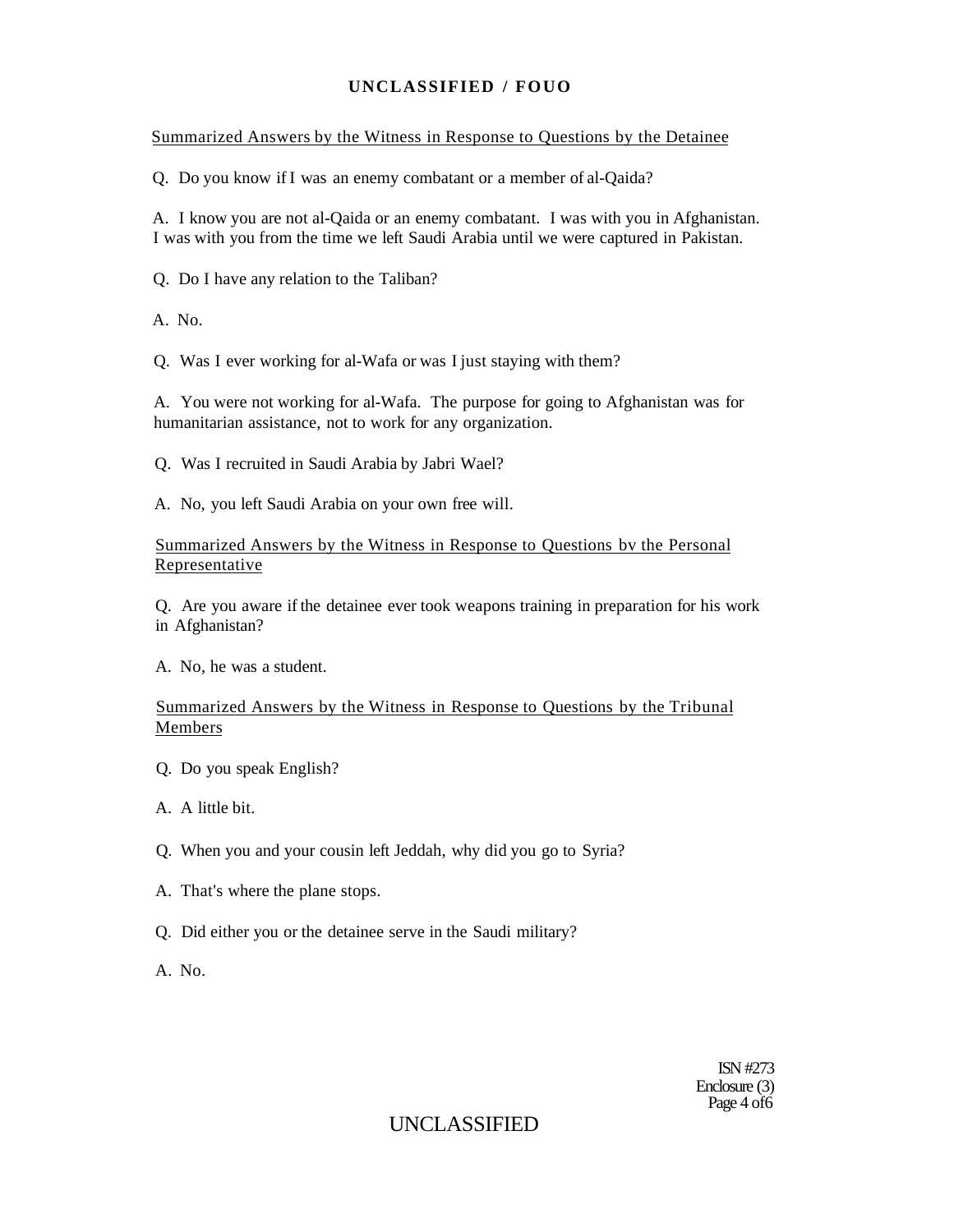Q. Did either you or the detainee have any weapons training?

A. No.

Q. Were you with the detainee the entire time from the time you left Saudi Arabia to the time you were arrested?

A. Yes.

- Q. What did you and the detainee do when you got to Kabul?
- A. We distributed money to people who needed it.
- Q. How long were you in Kabul?

A, 8 days.

- Q. How were you and the detainee captured?
- A. We surrendered to the Pakistani authorities.
- Q. Why?
- A. We wanted to return to our country.
- Q. You traveled to Khost at one point?
- A. Yes.
- Q. How long did it take you to get from Kabul to Khost?
- A. 7 or 8 days.
- Q. How long did you stay in Khost?
- A. 13 days.
- Q. Where did you go after that?
- A. To Jalalabad.
- Q. How long did it take you to get there?
- A. 7 days.

ISN #273 Enclosure (3) Page 5 of 6"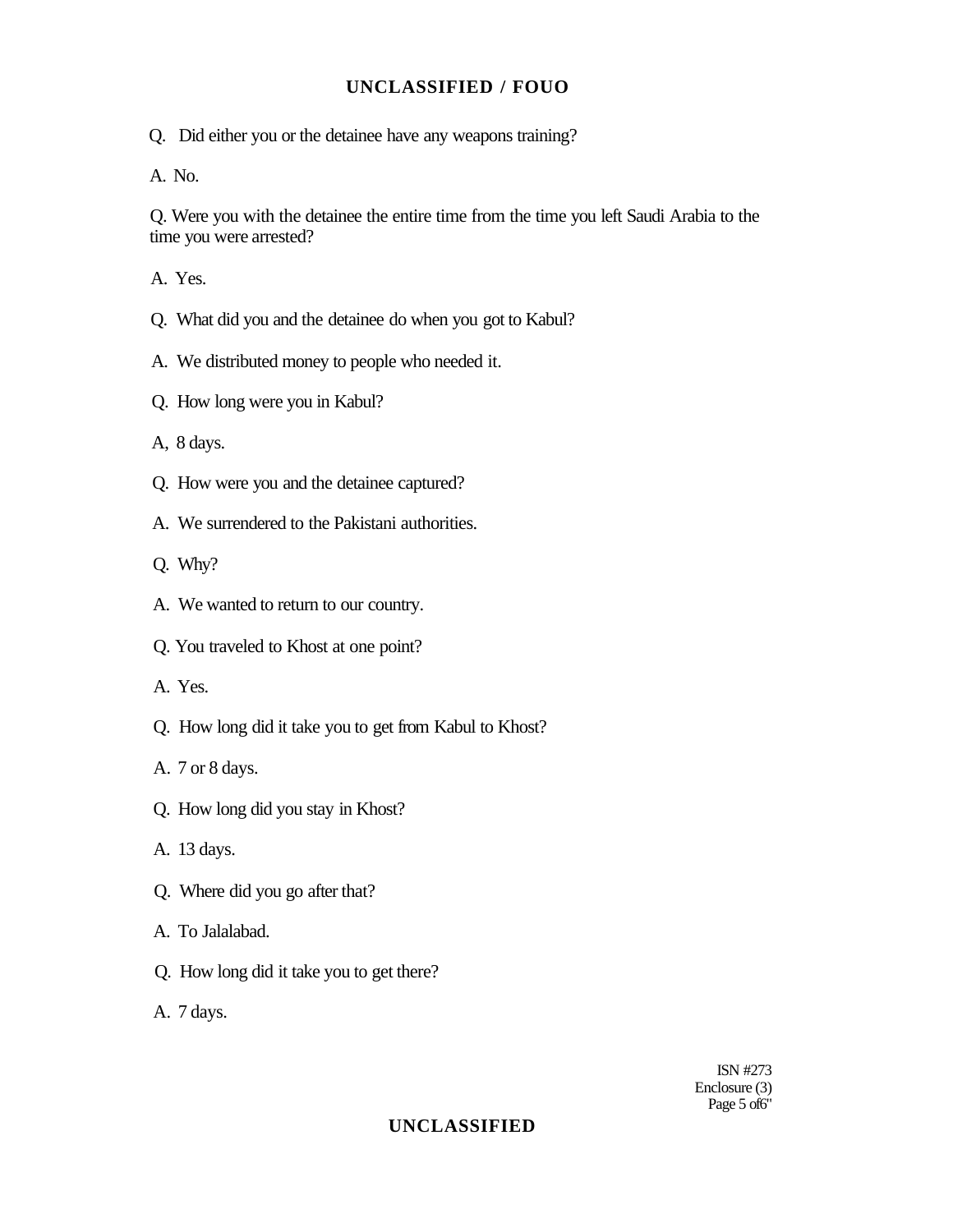Q. Who was with you when you were arrested?

A. Me, the detainee (inaudible and inaudible), 4 people

Q. When you were m Afghanistan, you were there to dlstia^e money to the people who needed it?

A. Yes.

Q. Did you distribute food as well?

The detainee made the following statement;

All the money I had was my own The witness had the money to be distributed.

The questioning was complete and the witness was removed from the Tribunal room.

Q. Do you have any omer evidence to present to this Tribunal?

A No.

Q. Personal Representative do you have any other evidence to present to this Tribunal?

A. No.

## **AUTHENTICATION**

1 certify the material contained in this transcript is a true and accurate summary of the testimony given during the proceedings.

Tribunal President

**ISN#273 Enclosure (3) Page 6 of6**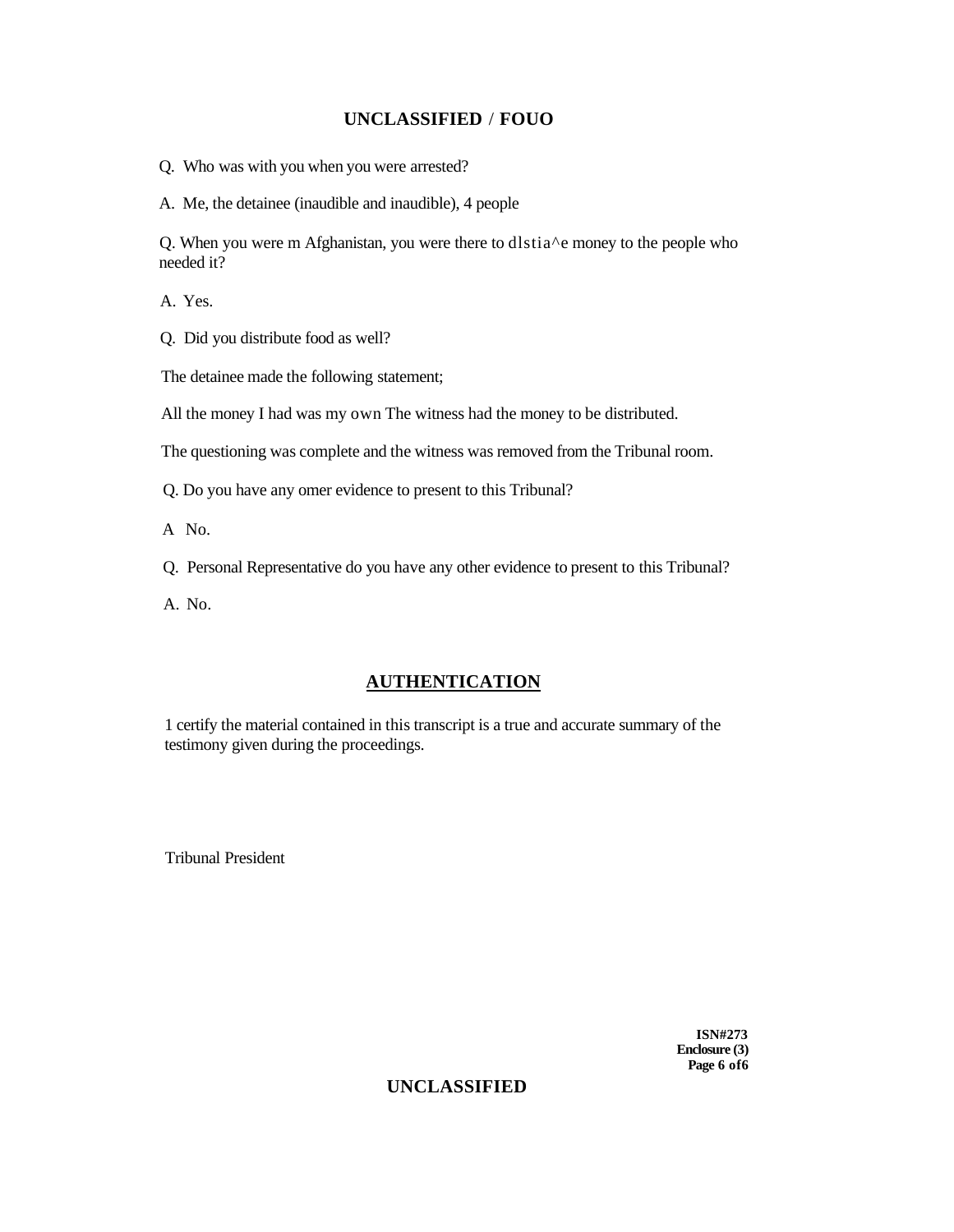#### Summarized Unsworn Detainee Statement

Tribunal President asks the Detainee if he would like to present any information or make a statement to the Tribunal.

Detainee: For what reason?

Tribunal President: Would like to answer or respond to the allegations on the Unclassified Summary?

Detainee: Yes.

*The Tribunal President asks the Detainee if he would like to do this under oath. The Detainee states it is not necessary to take the oath because he has always told the truth and will continue to tell the truth. The Detainee states that lying is not acceptable as a Muslim. The Tribunal President asks for the assistance of the Personal Representative by reading each allegation and the Detainee can respond to each allegation.* 

### **3.a.l. The Detainee traveled to Afghanistan via Pakistan to receive training at a Uighur training camp in Tora Bora.**

Detainee: What is the reason you can call me a Uighur fighter?

*Tribunal President: Are you saying you're a Uighur fighter or not?* 

Detainee: Why are you calling me a Uighur fighter?

*Tribunal President: Are you a Uighur fighter or not a Uighur fighter?* 

Detainee: I am not a Uighur fighter. You did not answer my question.

*Tribunal President: lam asking you the questions. We need you to respond to our questions first.* 

Detainee: I ask you a question. If you answer the question, I will answer another question.

*Tribunal President: Answer our questions first and then we will go on.* 

Detainee: I want to talk about the subject. They accuse me ofbeing a Uighur fighter, is there any evidence to prove the allegation?

*Tribunal President: The process that we are going through right now is that we read a statement to you and you respond to it. If you don't want to participate in this process, then we can stop the Tribunal right now.* 

> 1SN# 278 Enclosure (3) Page 1 of 8

UNCLASSIFIED//FOUO

 $r)$  {  $)$  3 1 02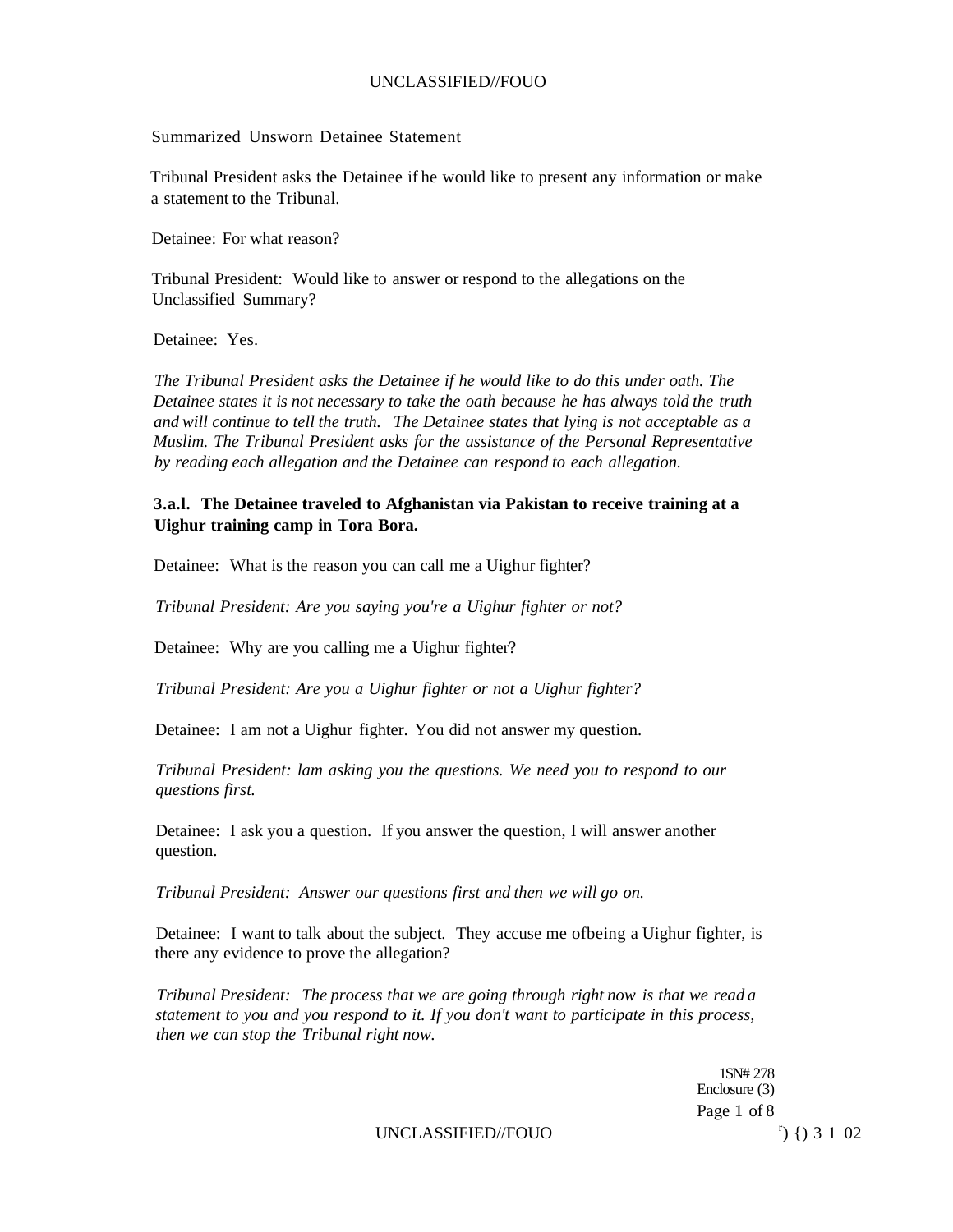Detainee: The process does not have to be stopped. I just want it explained to me why I am being accused of being a Uighur fighter. If you explain that to me, it will be enough.

*The Personal Representative advises the Detainee thai as discussed, the statement "The Detainee is a Uighur fighter" is the accusation and the statements following support it. The Personal Representative asks the Detainee if he wants to discuss point number one.* 

Detainee: Correct. I went to Afghanistan thru Pakistan because there is not a direct border crossing to Afghanistan. The area all around Jalalabad is called Tora Bora, but the place I stayed along the mountainside in a village is called something different. It is the place Muslims call Tora Bora.

*Tribunal President: Did you receive any training at a Uighur training camp?* 

Detainee: That will be answered in accusation number three.

*Tribunal President: Can you just answer my question? Did you receive training at a Uighur training camp?* 

Detainee: No.

#### **3.a.2. The Detainee arrived at the Uighur Tora Bora training camp on 17 June 2001.**

Detainee: That's correct. The name Tora Bora is used in the accusation, but it is not correct.

#### **3.a***3.* **The Detainee received training on the AK-47 while at the Uighur Tora Bora training camp.**

Detainee: Correct I was there. I don't know if it was the AK-47. It was an old rifle, and I trained for a couple of days. I went to the camp to train because the Chinese government was torturing my country, my people, and they could not do anything. I was trying to protect my country, my country's independence and my freedom. From international law, training is not illegal in order to protect your freedom and independence. I did it for my country.

### **3.a.4. The Detainee** was **at the Uighur Tora Bora training camp when it was bombed by US/Coalition forces in October.**

Detainee: Correct. I went there before the things happened in the U.S. One night while we were sleeping, bombing started. There was fire everywhere. We started to escape. Should we have stayed and been killed by the bombs? We stayed there since before 9/11, and then they came and bombed us. We did not have any problems with the U.S.

> ISN#278 Enclosure (3) Page 2 of8

#### UNCLASSIFIED//FOUO

003103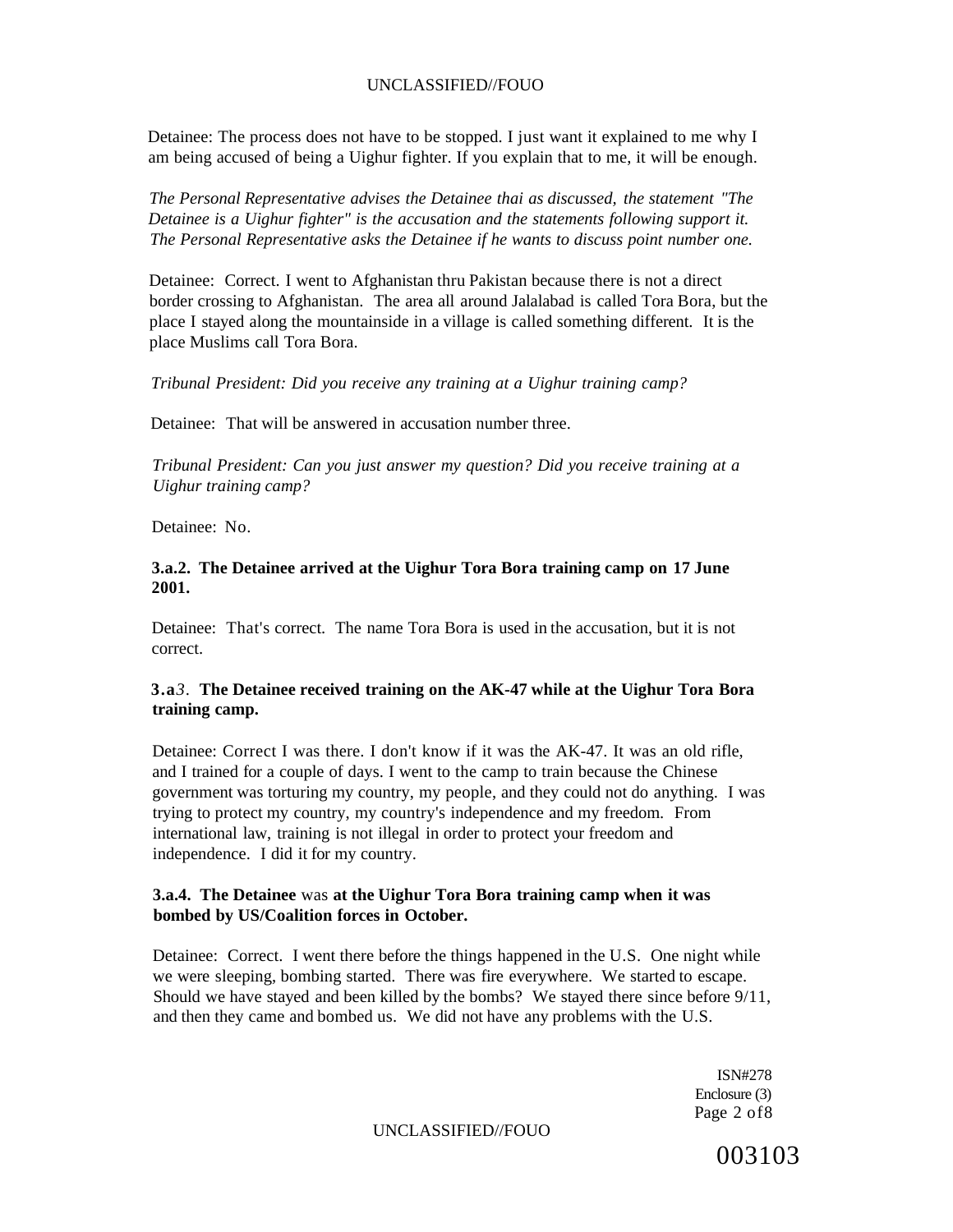Economically, socially, culturally, they are not are enemy. We have nothing against the U.S.

### **3.a.5. The Detainee evaded in the Tora Bora mountains for two and half months before being captured by Pakistani Security Forces along with a group of other Uighur fighters and Arabs.**

Detainee: Correct.

#### *The Tribunal President asks the Detainee if there is anything else he would like to add.*

Detainee: I would like to add something about the accusation number five. After the bombings, we ran to the mountainside and stayed for two or three months. We ran out of food, so we had to go somewhere. If we go to Jalalabad, they will kill us. We didn't know the roads to go anywhere else or to Pakistan. We had to stay there. Where else can we go if we don't know the roads? We didn't have anything against the U.S. or coalition. If the bombing stopped within a couple of months, then we can go back to our old place. We didn't have any more food. Then we saw four or five people walking around, and then we asked them where they were going because we didn't know the roads. We said we would like to go to Pakistan. Those people said to follow us. The people left, we discussed it then we followed them. We walked for two or three days until we reached a tribe. It was an Arab tribe and we stayed there for a day. Then they moved us after a day. They told us that they were going to split the group and take us to a safe place in the mountains. They took us to a police compound. We stayed for 15 days and then they turned us in to the U.S. In reference to number five, the Pakistani Security force did not catch us, we went to them.

#### *Tribunal President asks if there is anything else he would like to say.*

Detainee: I would like to say something about number one. I went to Pakistan for more education and language so I could try to help my country and people. Because of my poor education, and my teacher wasn't a Uighur, I could not understand very well. I heard there was a place in Afghanistan where people trained, so I went there to for training to help my country. I went to Afghanistan legally. I did not sneak across the border.

*Tribunal President asks if there is anything else he would like to say.* 

Detainee: No comment for number two.

*The Personal Representative asks the Detainee what he did when he learned the Americans were bombing them.* 

Detainee: I went far away from where I was staying.

ISN# 278 Enclosure (3) Page 3 of8

UNCLASSIFIED//FOUO

003104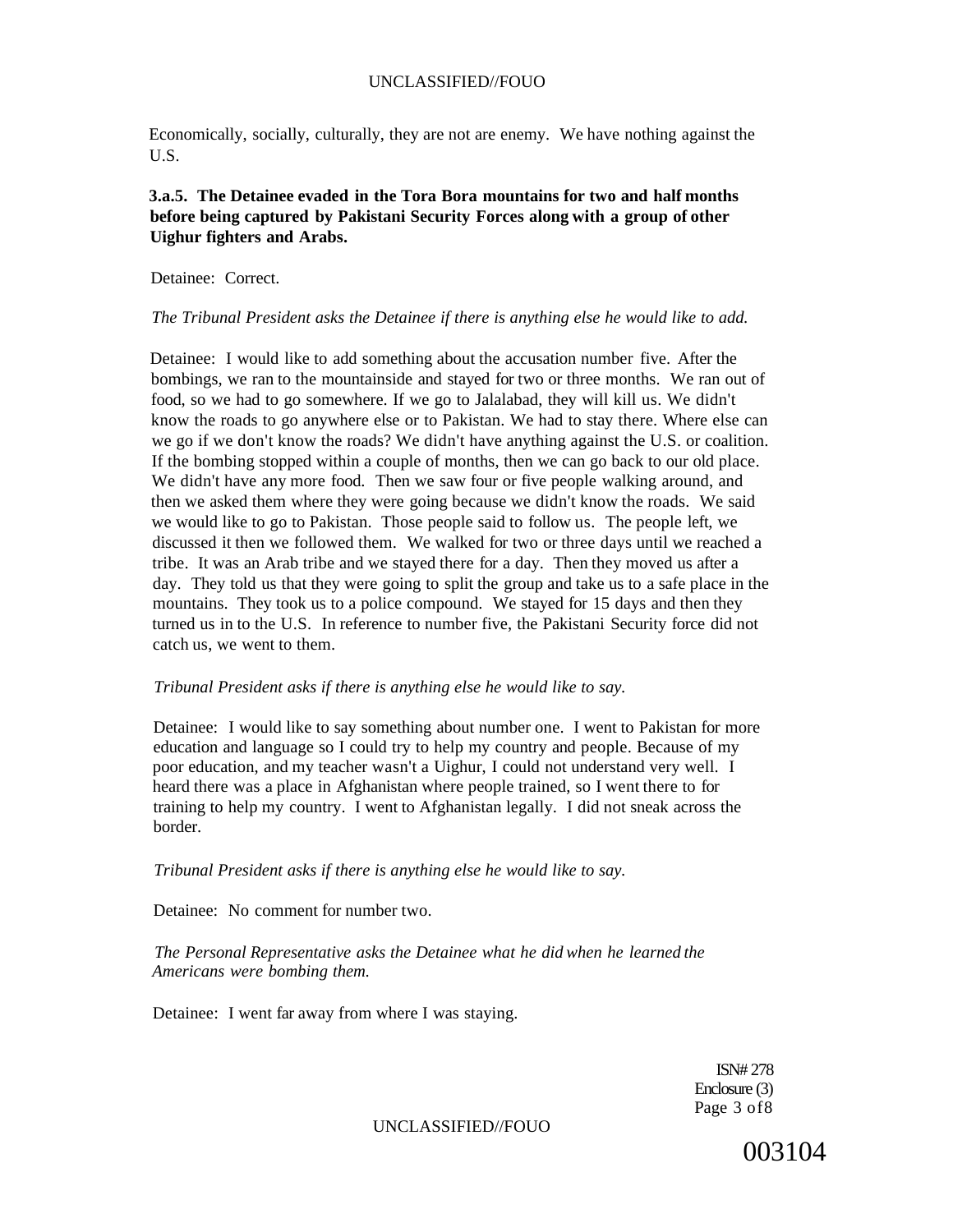*The Personal Representative states that in response to number one, the Detainee says he did not receive any training, and then in response to number three, the Detainee states he learned to use the Kalashnikov for a couple of days.* 

Detainee: Yes, I did say I did not receive training at the camp, and in number three I said I learned how to use the rifle for two or three days; this is not training.

*The Personal Representative says he has a final point thai needs clarification. How long was the Detainee in Pakistan before he decided to turn himself over to the Pakistani security forces?* 

Detainee: After I fled from the mountains and went to Pakistan, at that time I went to the Pakistani forces. I reached the tribe and didn't know if they were part of Pakistan or Afghanistan. Then they put us into a truck and took us to another compound. Police were all over the place. Then they took us to another compound, and after 15 days, they turned us over to U.S. forces.

#### Questions by Tribunal Members

- Q: How did you know the U.S. was doing the bombing?
- A: After the bombing, I found out. We found out after the bombing that it was the U.S., then we thought that we don't have anything against the U.S. government. There is a distance of 10,000-15,000 kilometers between our country and America. We have nothing against the U.S. economically, religiously, culturally. We thought they would bomb for a couple of days, then go back.
- Q: Did you have your passport when you turned yourself in?
- A: I didn't turn in myself. I was just trying to find a place. All the documents were left in the camp when the bombing started.
- Q: Including the passport?
- A: Yes.
- Q: What other activities were going on at the camp?
- A: There was no typical training, whoever volunteered, once in a while people would run or exercise. I would carry wood, water came from far away, bring stone to build houses.
- Q: You said in number two that you arrived at the camp on June  $17<sup>th</sup> 2001$ . I want to make sure that I understand, you only trained on the rifle for two or three days between the time you arrived and the time you left the camp?

ISN# 278 Enclosure (3) Page 4 of 8 UUJ105

UNCLASSIFIED//FOUO n n o i n r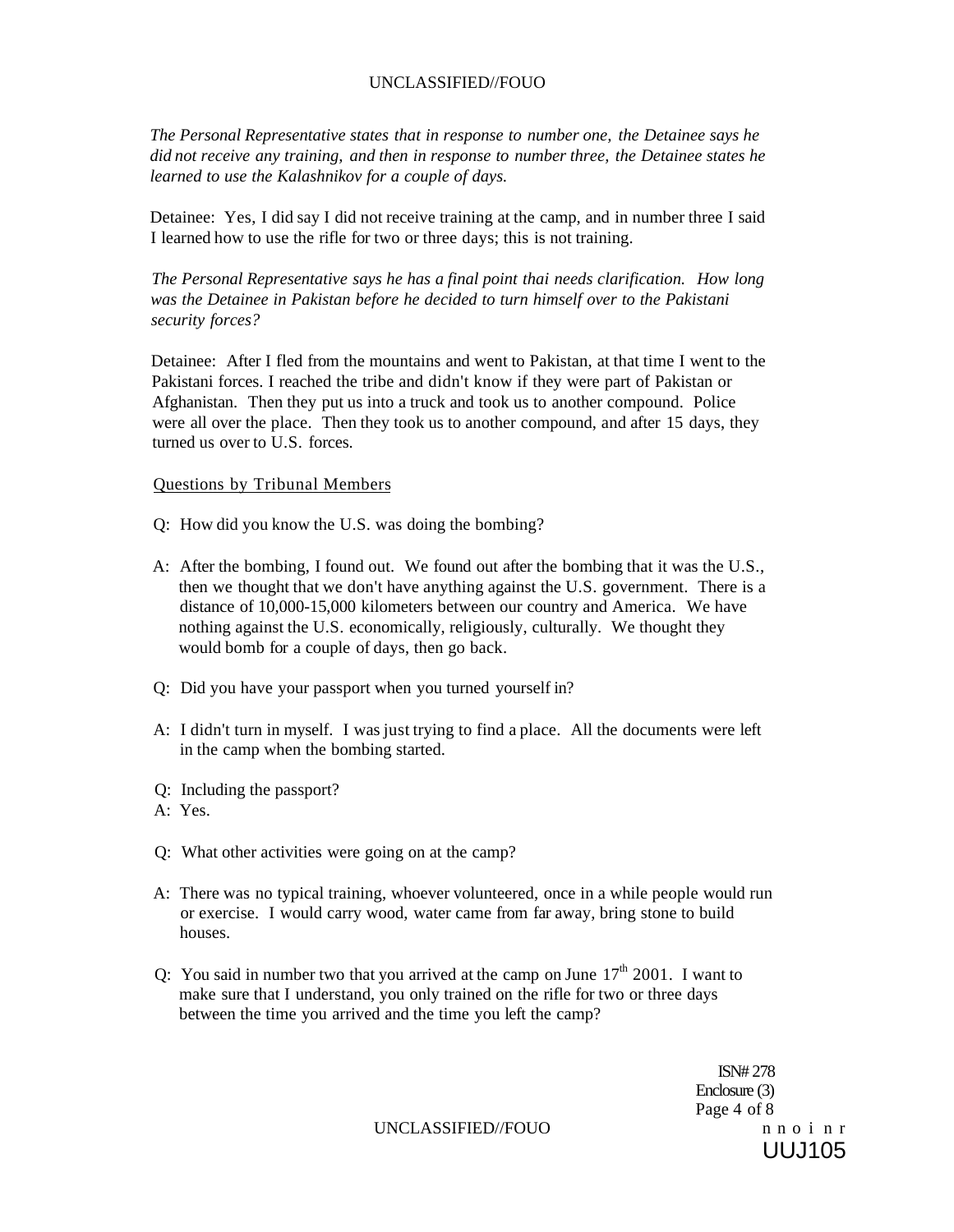- A: I don't remember the exact date, maybe June  $10<sup>th</sup>$  or the end of June. One day they showed us an old rusty rifle for about a half hour. Then the second day we shot three to five bullets.
- Q: Who was providing the training?
- A: There was not a provider for all of the training. There was one person doing some training.
- Q: Who was in charge of the camp?
- A: I told the interrogators this many times. You might have seen this in my file.
- Q: We have not seen the file.
- A: I have been here about three years, so my head is not clear about that now.
- Q: Was he an Arab?
- A: There were only Uighurs in the camp, no Arabs or Afghanis. Only Uighurs in the camp.
- Q: When you were captured, did you have any weapons on you?
- A: No,
- Q: Did you ever carry weapons in Afghanistan or on your way to Pakistan?
- A: No. I only had two days training and there were not enough weapons at the camp. All I did was try to collect stones to build a house, toilet. I did not carry any weapons.
- Q: What about the people you were with? Did they carry any weapons?
- A: Are you asking about the Uighur people?
- Q: Whoever you were traveling with. If they were Uighur or anyone?
- A: I did not see Arabs during that time, but the Uighurs did not carry any weapons.
- Q: What about the guys that you followed into Pakistan? Were they armed?
- A: I did not see them carrying rifles in their hands, but they had some kind of back pack, luggage. It was like all their clothing rolled into piece of fabric and carried.

ISN# 278 Enclosure (3) Page 5 of 8

UNCLASSIFIED//FOUO

00310R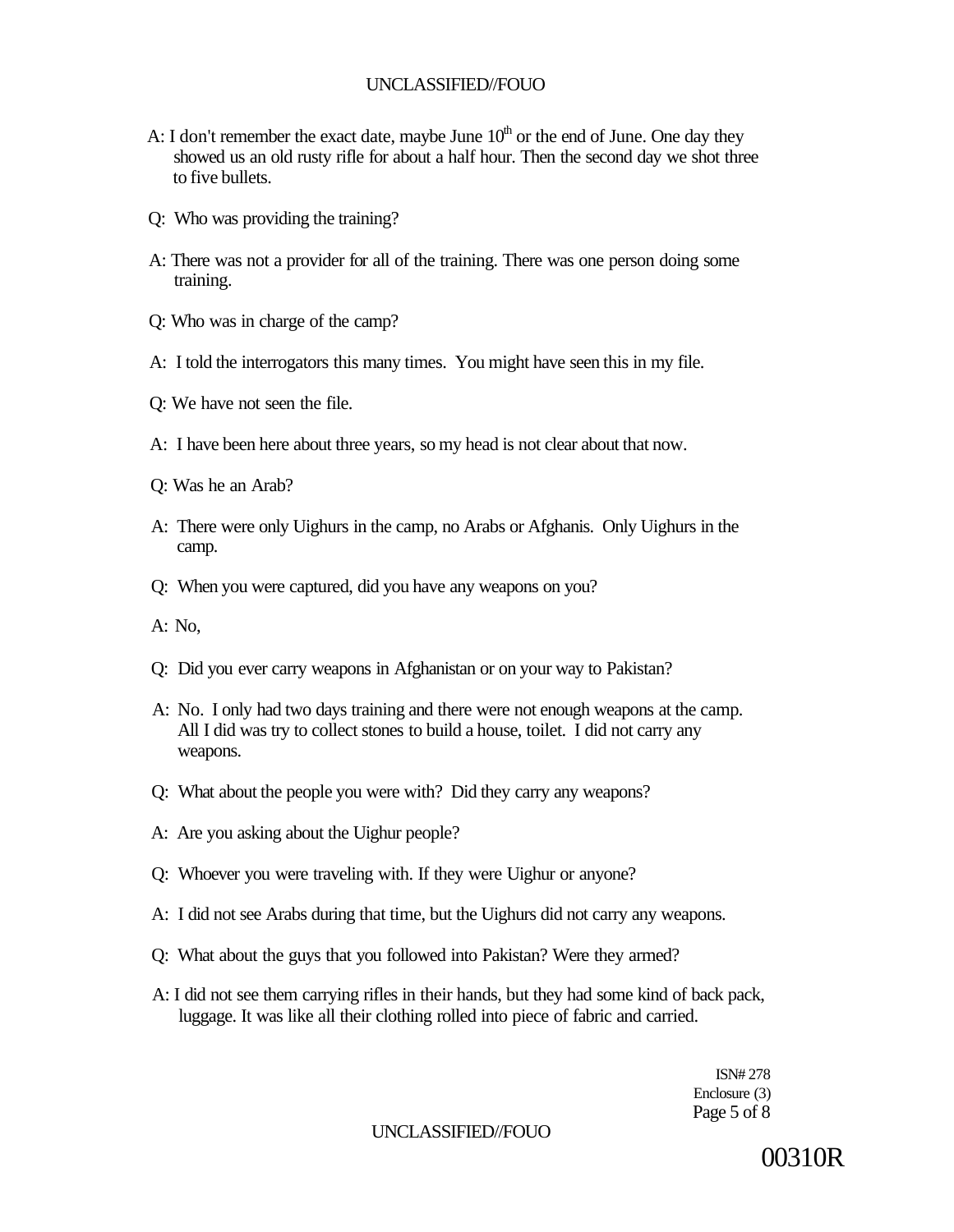- Q: When you were hiding out to stay away from the bombing, were you with only Uighur people or with Afghans or Arabs?
- A: There were only Uighur people. No Arabs or Afghanis.
- Q: Where any Arabs or Afghanis nearby?
- A: There were no Arabs or Afghanis in the place we stayed, but further down in the village there were Afghani houses.
- Q: What country are you from?
- A: Turkistan.
- Q: Where there only Uighur people at the training camp?
- A: Yes. Only Uighur people at the camp.
- Q: How did you find out about the training camp?
- A: I didn't know it was a camp. I heard there were Uighur people there. That is the reason I went there.
- Q: If I understand you correctly, you left your country to go to Pakistan/Afghanistan for training. How did you find out there was training at this particular camp?
- A: I went to Pakistan to study, and get more education. I studied for three years, but my education did not improve. Then I heard there was a place, a Uighur state, in Afghanistan. So I decided to go there to train, fight for my freedom, independence for my country, and freedom for my own people. I wanted to give some kind of help to my people, big or small. That is why I went to Afghanistan.
- Q: Where did you study in Pakistan?
- A; I have told everything to interrogators. I don't think it is necessary to tell you about this anymore. If it is important, I will tell.
- Q: We have not seen the information that you have given interrogators. That is why we may be asking you some of the same questions, so I apologize for that. So, in order for us to make a good decision, we need to have this information.
- A: That is not a problem. It's okay.
- Q: Where did you study in Pakistan?

ISN# 278 Enclosure (3) Page 6 of8

UNCLASSIFIED//FOUO

003107

 $\frac{4}{3}$   $\frac{4}{3}$   $\frac{4}{3}$   $\frac{4}{3}$   $-$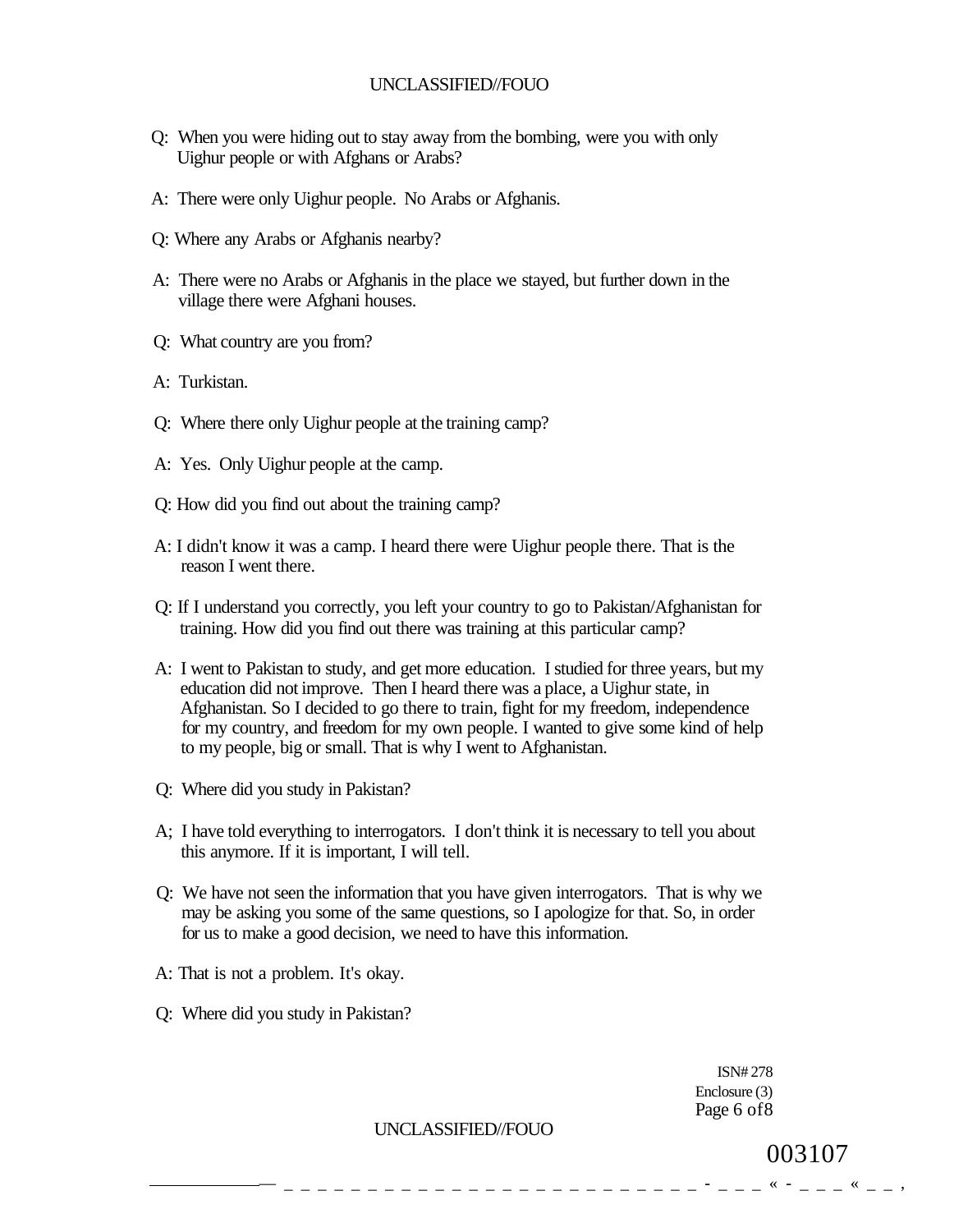## A: Lahore.

- Q: Was that a college?
- A: Institute, a technical school.
- Q: While you were in the mountains, did you have to fight against the U.S. or Northern Alliance or any of the coalition partners?
- A: No, I was not involved in any of the fighting against the U.S. or Northern Alliance. I never saw any U.S. soldiers or people in Afghanistan, or Northern Alliance forces. The first time I say Americans were when they turned us in to the U.S. forces. In Kandahar, I saw U.S. soldiers. In the past, I heard of Americans, but I did not know that Americans were white, black, yellow. That was the first time I saw them.
- Q: What was the name of the village you stayed in near the camp? You said it was not the Tora Bora Mountains, but it was a village.
- A: I can't remember. I forgot. It was a different name. It is hard to remember the name. I was hard to pronounce. It was a difficult name.
- Q: Earlier you said it was your intention to receive additional education and training. Do you feel like you received enough education in Pakistan and in Afghanistan at the camp?
- A: Afghanistan or Pakistan?
- Q: In Pakistan you said you were attending the institute or technical school. You were there for three years. So did you complete the training that you needed while you were there?
- A: I didn't have any education when I was at home. Then I went to Pakistan and Afghanistan. That school was five years, but I dropped out after three years. It was really hard and I had to study really hard. I had to memorize all kinds of things because I did not have a basic education in the past. I could not get my education level up to go back to my country and teach my people language skills. I could not do that Then I dropped out.
- Q: Then you went to Afghanistan to learn military training?
- A: I heard there were Uighur people in Afghanistan, so I decided to go over there and get any training I could and try to help my country and my people.

*Tribunal President had no more questions.* 

ISN# 278 Enclosure (3) Page 7 of8

UNCLASSIFIED//FOUO

003108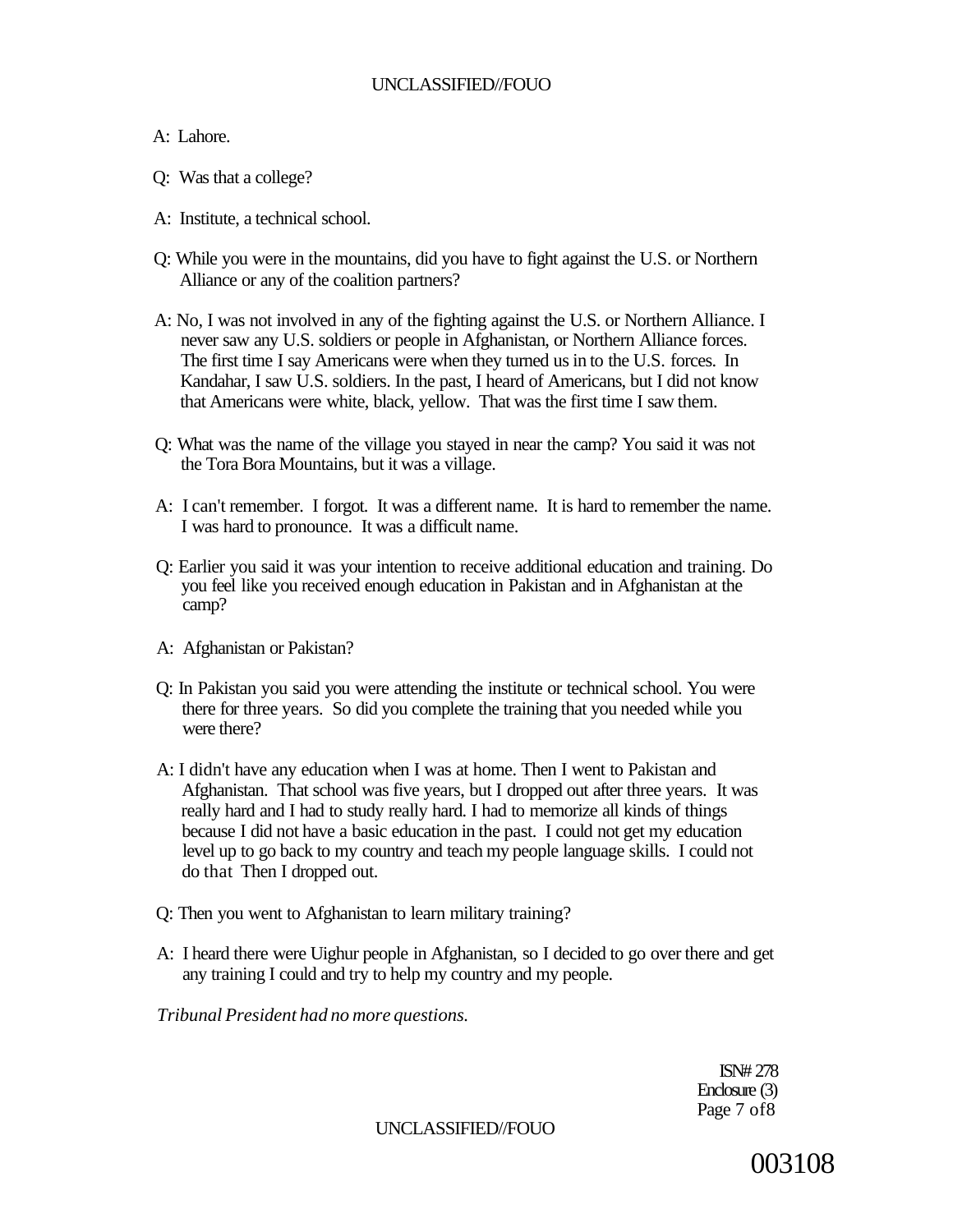Detainee; Thank you.

*Tribunal President: Do you speak English?* 

Detainee: A little bit

*The Tribunal President begins the closing remarks oj"the Tribunal session. Upon advising the Detainee that if the Tribunal determines that he should not be classified as an enemy combatant, the Detainee shall be released to his home country as soon as arrangements are made. The Detainee advises the Tribunal that he does not want to go back to his home county. The President states that will be documented, and asks the Detainee if there is any particular place he would want to go. The Detainee states he does not have a particular place, but he would tike to goto a country where there is not any Chinese influence, lite Tribunal President confirms his statement. The Detainee states that if he is sent to Central Asia, Pakistan, Afghanistan, or other places, China has a strong influence. If he is sent to one of those countries today, tomorrow he will be sent*  backtoChina. The detainee noted it would be the same case ifhewere sentto the *Middle East.* 

*The Tribunal President advises the Detainee that If the Tribunal confirms his status as an enemy combatant, he is encouraged to contact his/amity as soon as possible. The Detainee asks if he is found to be an enemy combatant, will he be able to contact his family? The Tribunal President informs the Detainee that if he is found to be an enemy combatant, there wilt be another board similar to this one. The Detainee will have the opportunity to call his family or anyone else to assist with the Administrative Review Board The Tribunal President also states that a military officer will be assigned to assist in the Administrative Review Boardprocess. The Detainee asks if he wiU have another Personal Representative and the President states that is correct* 

### *XtTrHENTICATtOH*

I certify the material contained in this transcript is a true and accurate summary of the testimony given during the proceedings.

Colonel, U.S. Army Tribunal President

> ISN#278 Enclosure (3) Page 8 of8

#### UNCLASSIFIEDtfFOUO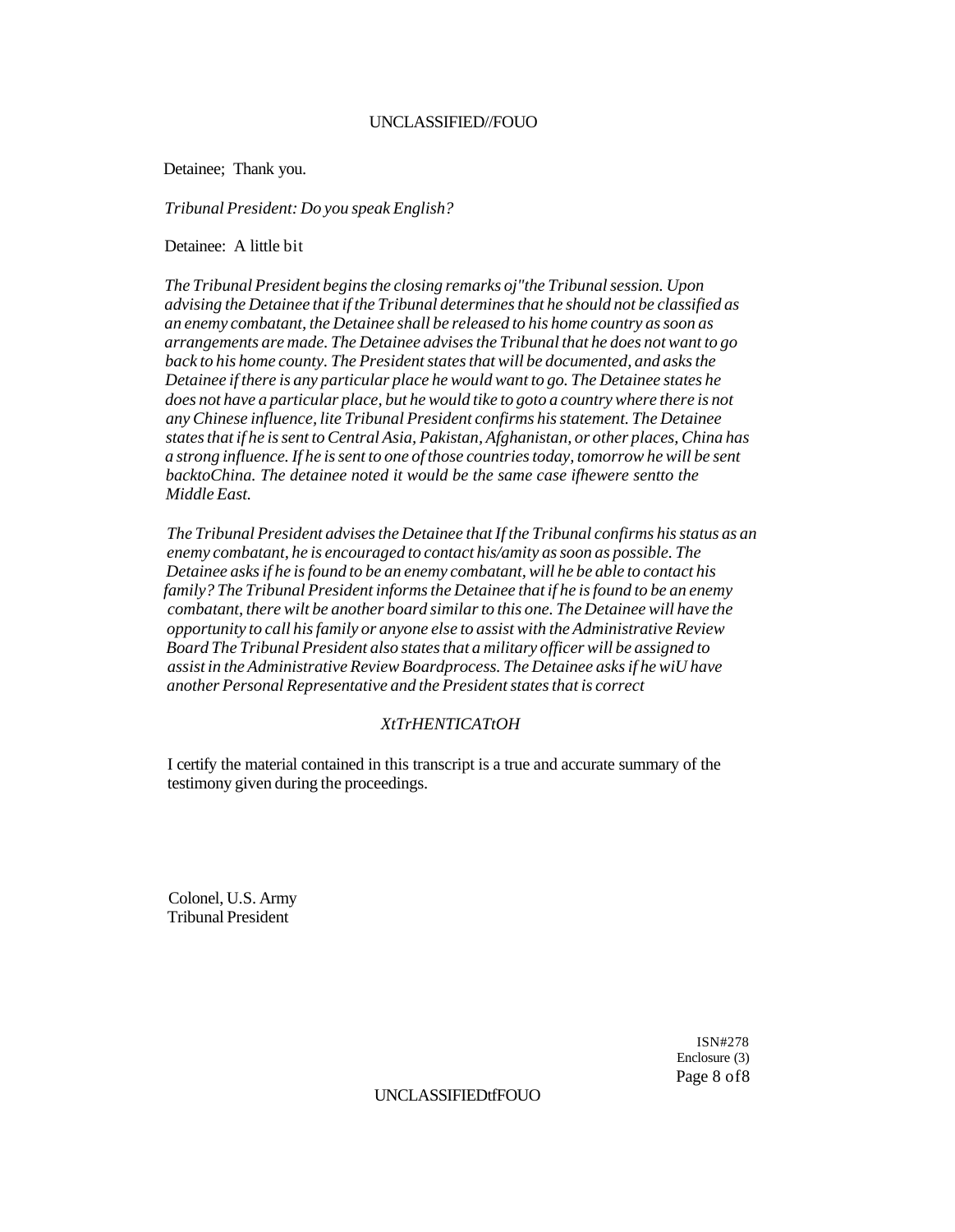## Summarized Unsworn Detainee Statement/ Summarized Response to Questions by Personal Representative

The Detainee stated he would like to answer the evidence. The Detainee knows what he did and will admit to the Tribunal the things he did; however, if he did not do some of the things, he would like to explain himself to the Tribunal.

The Personal Representative assisted the Detainee in his statement by reading, line by line, the Unclassified Summary to him.

- Q. The Detainee was associated with Al Qaida and admits going to Afghanistan to join a jihad against Hindus.
- A. The Detainee stated he never said he had any association or links with Al Qaida and yes, he went to Afghanistan for jihad.
- Q. That he was recruited by Jamaat-Mslami Organization to join the jihad.
- A. The Detainee states that is true.
- Q. That he received training at a camp outside Konduz, which consisted of physical training, long marches, and AK-47 instructions.
- A. The Detainee states he wasn't at a camp, but at a place with a group of tents. There were 2 or 3 other places with these groups of tents outside of Konduz. They did run a couple times a day and they also showed him how to fire the Kalashnikov AK-47.
- Q. Do you want to make a comment on whether there are long marches?
- A. The Detainee stated he did not receive any training on long marches.
- Q. Did you engage in hostilities against the United States or it's Coalition partners? The first was that you traveled to Dashtearche, Afghanistan with other fighters and you were armed with a Kalashnikov rifle and 1 magazine.
- A. The Detainee stated he did not fight against the U.S. or its coalition partners and he did not see them when he went to fight jihad. He stated that he did go to fight, but never had the chance. He was there for 15 days and did have training on the Kalashnikov.
- Q. He was with other fighters and may have some comments on the others he was with.

ISN# 299 Enclosure (3) Page 3 of5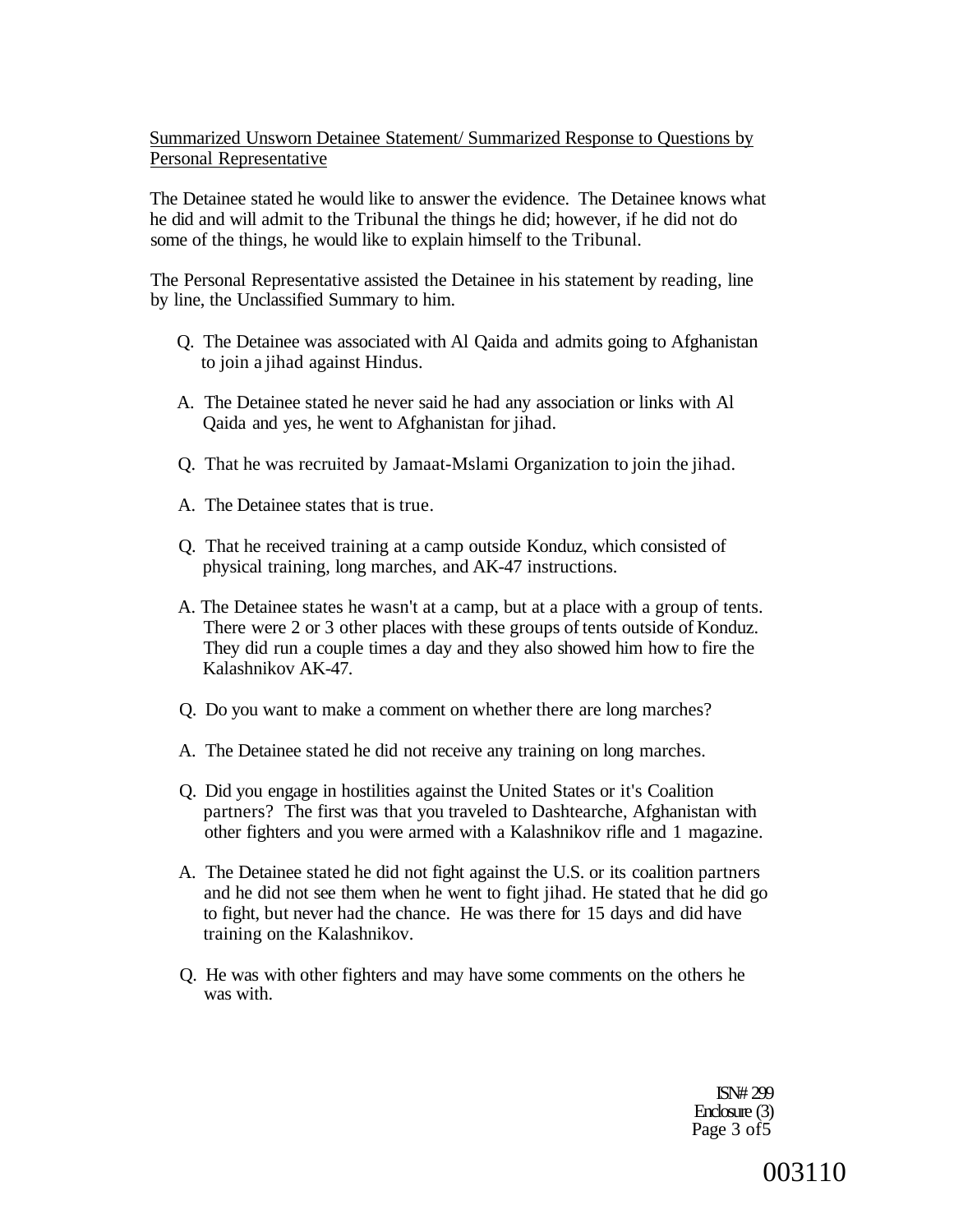- A. The Detainee stated he did have 40 other people with him in Afghanistan, but did not know any of them. He does not know how they were trained, but they were against somebody.
- Q. And during that time, he was armed with a Kalashnikov and 1 magazine. Does he have any comments about whether that's true? Whether there was a magazine and a Kalashnikov?
- A. The Detainee stated yes, he had a Kalashnikov AK-47 and 1 magazine with him.
- Q. Admits to going to the front lines with 40 other fighters in the command of Sultan?
- A. The Detainee stated he went and stayed for 15 days and met Sultan twice. He did not know he was the commander, but someone told him that he was in town. There were "inaudible" where they have fighting conditions, but there was no chance to fight anybody. After that, they came back.
- Q. Did he have any comments on whether he went to the area and met Sultan, when those were, the order those were in?
- A. The Detainee stated that he did come, he was with other people, but he does not know why Sultan was there. Detainee never saw any fighting, so he does not know why he was there.
- Q. That he fled his position in Dashtearche and was almost immediately captured near Konduz?
- A. The Detainee stated that is true.
- Q. Did he have any comments on whether he knows for sure where the location of Konduz is?
- A. The Detainee stated he did not know where he got captured; he doesn't know how far it was from Konduz. The Village he was captured in was Moullah.
- Q. Personal Representative stated that was everything they had gone over in the notes.

#### Summarized Answers to Questions by Tribunal Members

- Q. The evidence given to us indicates that you originally went there to fight Hindus. Is that true?
- A. That's true.

ISN# 299 Enclosure (3) Page 2 of 5 003111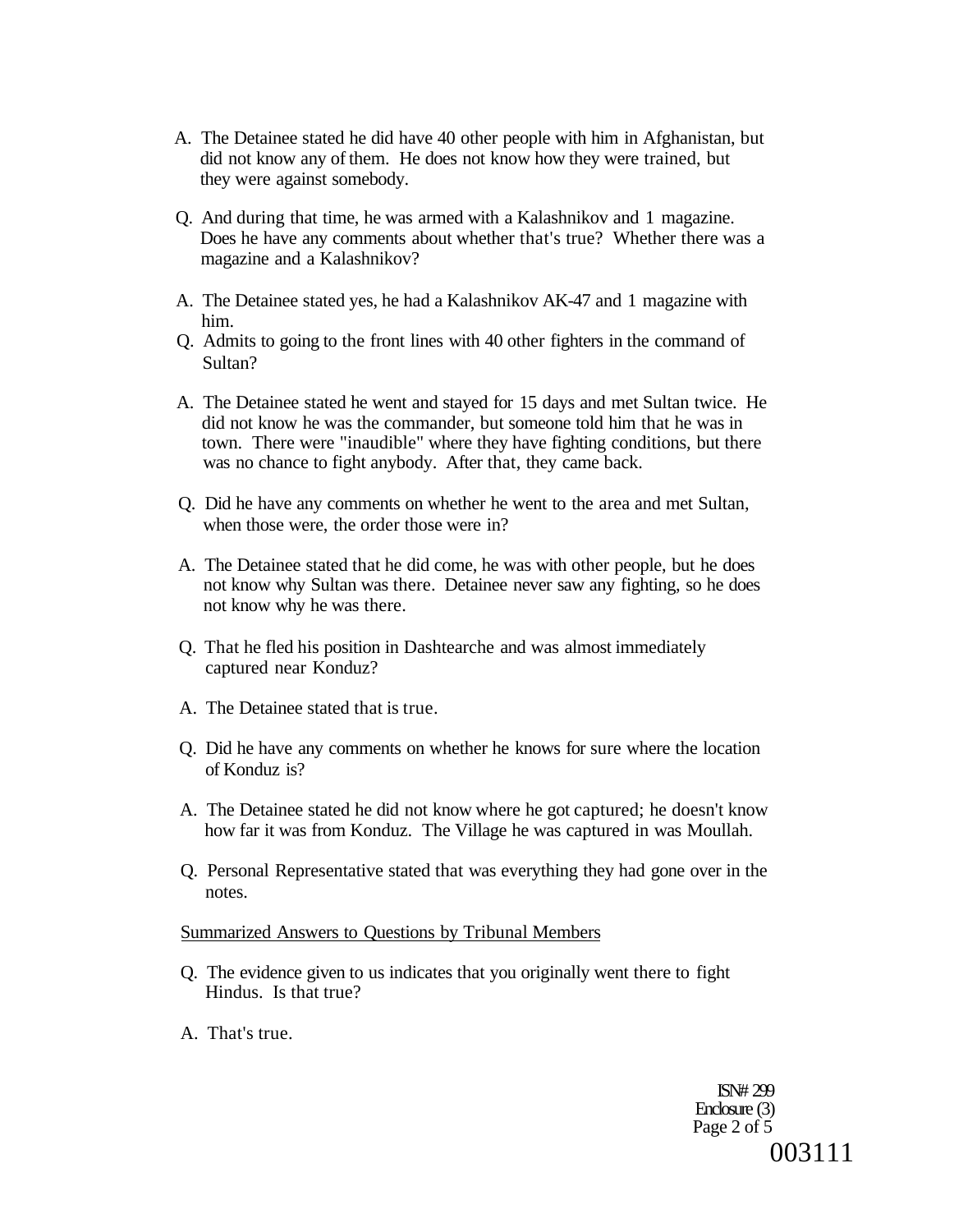- Q. When did you first realize there were no Hindus in Afghanistan to fight against?
- A. The Detainee stated he found out when he was captured.
- Q. Did you realize at any time that you were actually fighting against Afghanis?

A. No.

Q. Have you ever fought against Hindus in Kashmir?

A. No.

- Q. Do you live near Kashmir?
- A. The Detainee stated no, he lived in Pakistan and Kashmir is on the other side.
- Q. But where he lives in Pakistan, is that close to the Kashmir region?
- A. The Detainee stated he lived close to Karachi, which was too far.
- Q. You are familiar, obviously, with the conflict between the Hindus and Muslims in Kashmir?
- A. Yes.
- Q. Did you believe when you went on jihad that you were to be fighting the same type of Hindu battle that existed in Kashmir?
- A. The Detainee stated he didn't know. They tricked him. They said he was going to fight Hindus and he went with them. The Detainee doesn't know if they are the same kind of people or different.
- Q. The evidence that was given to us says that there were times you heard gunfire coming toward you. Do you remember that?
- A. The Detainee asked what kind of gunfire the Tribunal Member was talking about.
- Q. The Member stated it did not say, but it is presumed it was from the Northern Alliance.
- A. The Detainee stated they sometimes heard firing in the place he stayed for 15 days, but it was far from his location.
- Q. It says also, he mentioned that his group did not have permission to fight back against the Northern Alliance. Is that true?
- A. The Detainee stated he was told to stay there and not to fire back.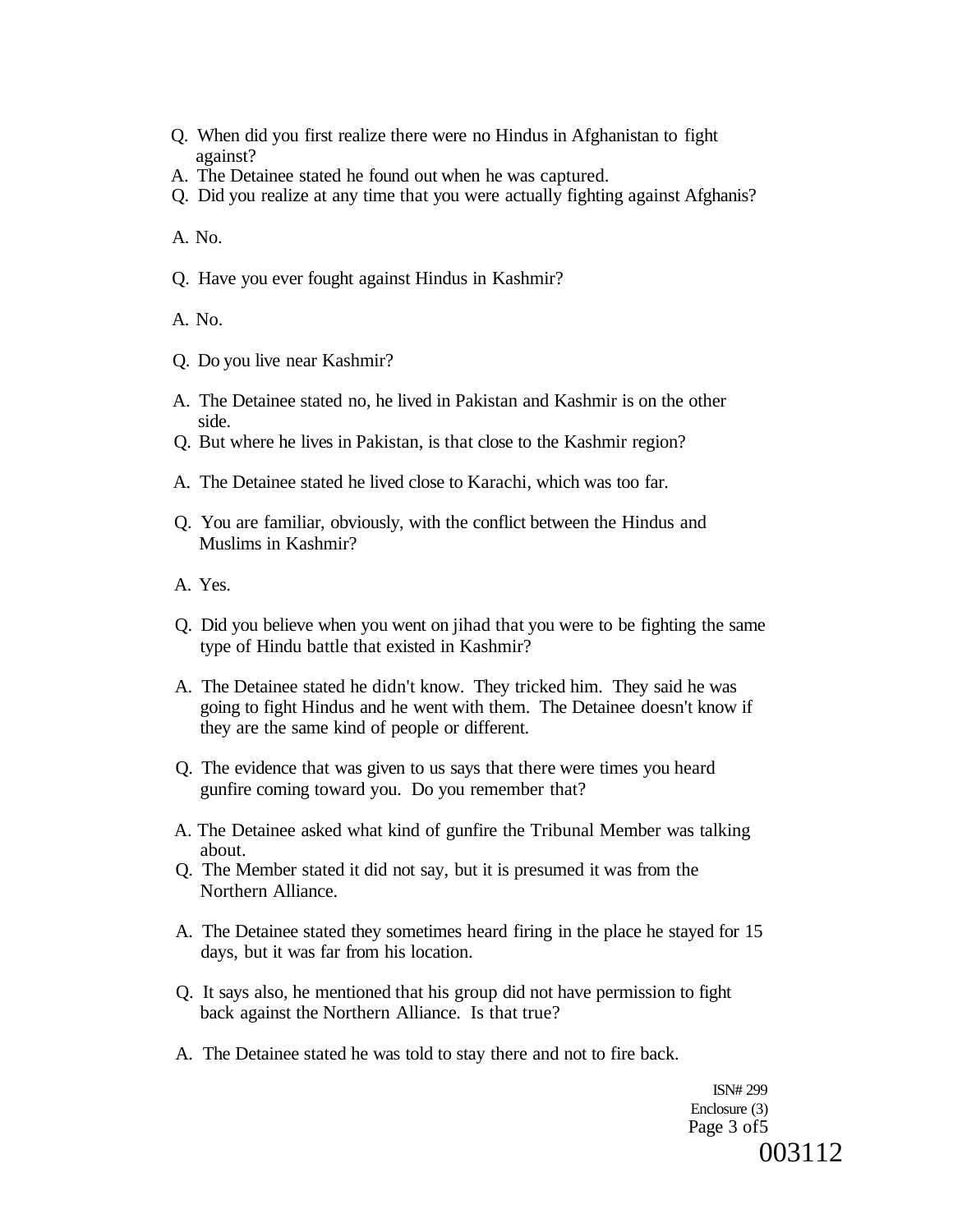- Q. At the time, where did you think the gunfire was coming from?
- A. The Detainee stated it was his first time there, so he did not know where it was coming from. He is not familiar with the area.

No further questions.

#### **Summarized Unsworn Detainee Statement continued**

The Detainee stated he needed to know who put in his file that he was associated with Al Qaida, and that he went to fight against the United States and its Coalition forces. He never fought, and never went to fight against the U.S. or its Coalition forces.

The Recorder stated it was part of the government evidence against him.

The Detainee stated he never fought against U.S. or its Coalition forces, so how would they decide that if he never went. If he knew who said that, he could answer them, but if he doesn't know, how will the Tribunal review this?

The Recorder stated the evidence against the detainee was gathered from interviews with the Detainee through various investigators.

The Detainee stated he never said that to any of his interrogators, and they might have recordings, since they had them every time they talked to him. He personally never said that to anyone and they can check that.

The Tribunal President informed the Detainee that the decision would be based upon all of the evidence presented, including the Detainee's statement.

### **Summarized Answers to Questions by Tribunal Members, continued**

- Q. You were part of the Jamat-I-lslami organization?
- A. The Detainee stated he was never part of the organization. He was invited to go fight with them, and he accepted. He did not know any of the people personally.
- Q. Do you know of any relationship between Jamaat-I-Islami and Al Qaida?
- A. The Detainee stated he had no information about that.
- Q. When you were captured, you were captured by an Uzbek named Moman, is that true?
- A. The Detainee stated it has been a long time and he forgot the name of the person who captured him.

ISN#299 Enclosure (3) Page 4 of 5 0U3113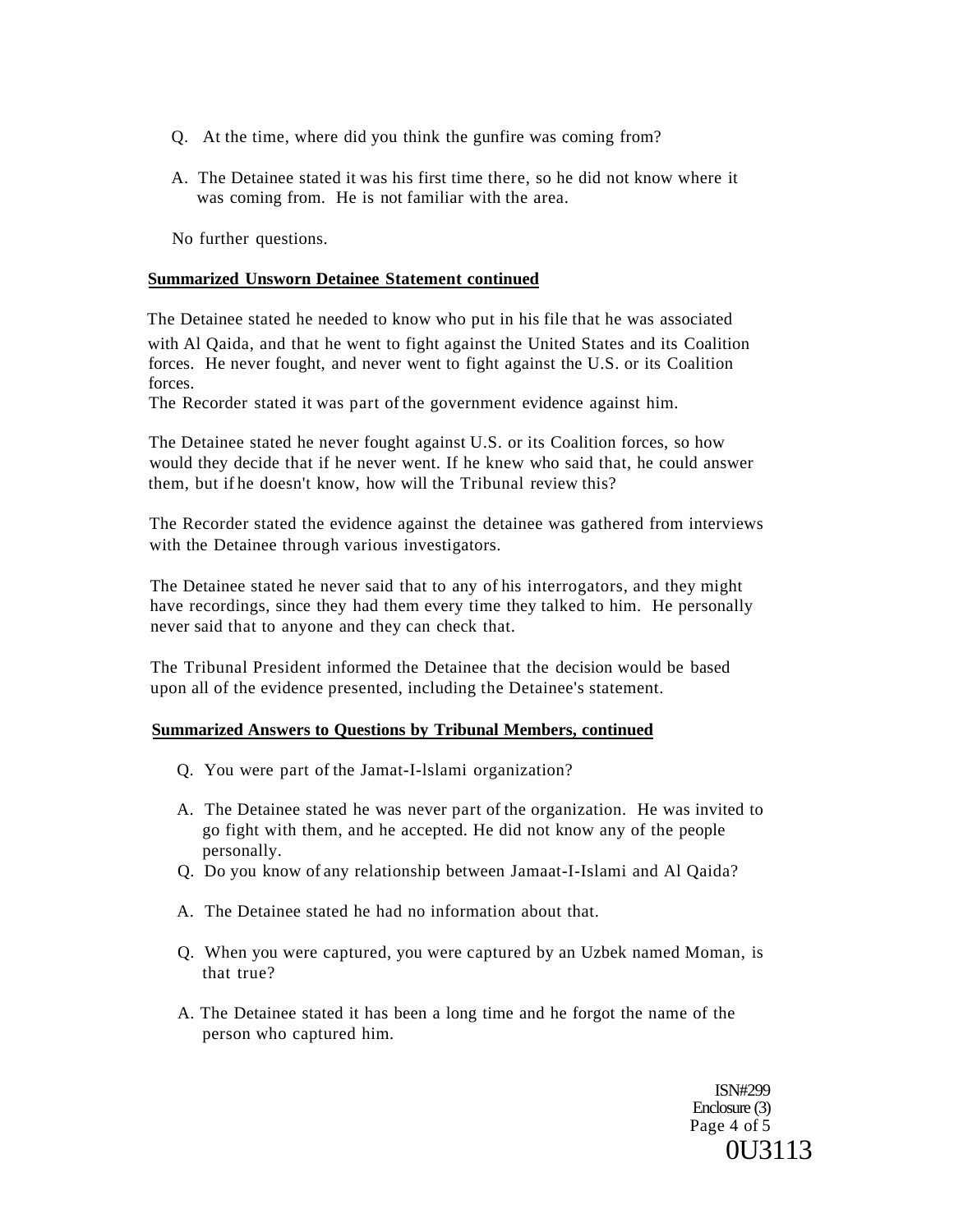**Q. Was the person an Uzbek?** 

**A. Yes.** 

- **Q. Do you know whom this Uzbek was lighting for?**
- **A. The Detainee stated be had no information.**
- **Q. Do you know if the Uzbek was part of the Northern Alliance?**
- **A. The Detainee stated he had no information about who they were, who they were fighting for or whom they were fighting with, but they captured him and he was with them for 2 months. There were other people fiom Pakistan with him when he was captured.**

#### **AUTHENTICATION**

**I certify the material contained in this transcript is a true and accurate summary of the**  *\*'r "* **^y given during the proceedings.** 

**Colonel, U.S. Marine Corps Tribunal President** 

> **ISN0299 Enclosure (3)**  Page 5 of 5 003114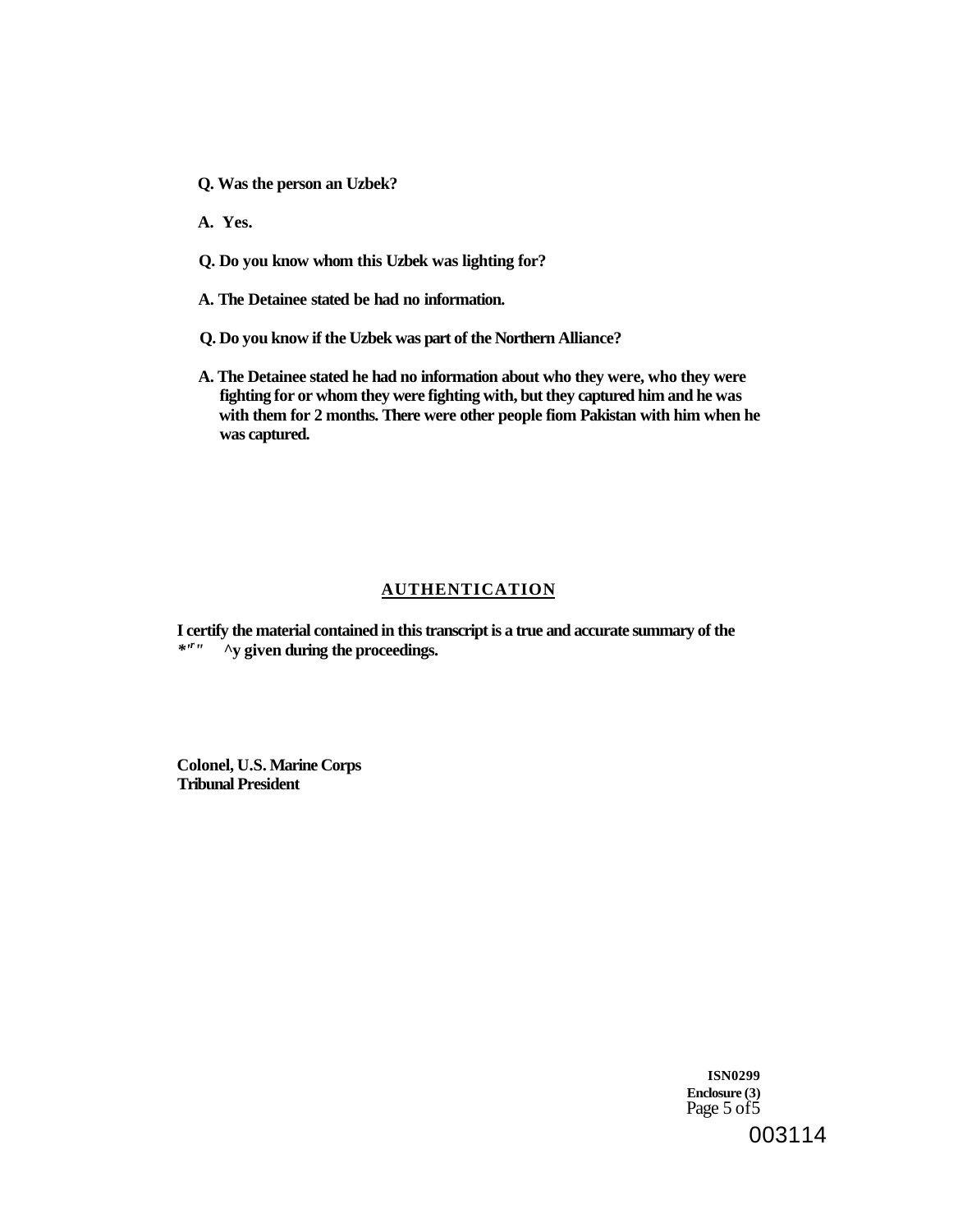# UNCLASSIFIED

## ftflUHHITtiiffl Ifawom Statement on **Behalf** of P^faff

Detainee admits to being on the front lines in Afghanistan for 3 days. Detainee received weapons todmng in fee MaKk Center in Kabul at Al Farouq in Kandahar. Detainee was captured near Mazar-e Sharif while fighting inside Jenlri Castle against the Northern Alliance, but not the United States.

Detainee was not driving a rocket launcher mounted truck in combat against the Northern Alliance, he was driving a food supply vehicle.

He was injured and fainted while fighting inside JeBki Castle tf Had been carrying a KaJishnikov rifle but does know what happened to it

Detainee is concerned about the status of his medical care if he is released.

# AUTHENTICATION

1 certify the material contained in this trar»crirrtU a true and accurate summary of ^

Tribunal President

Enclosure (3) Pagelofl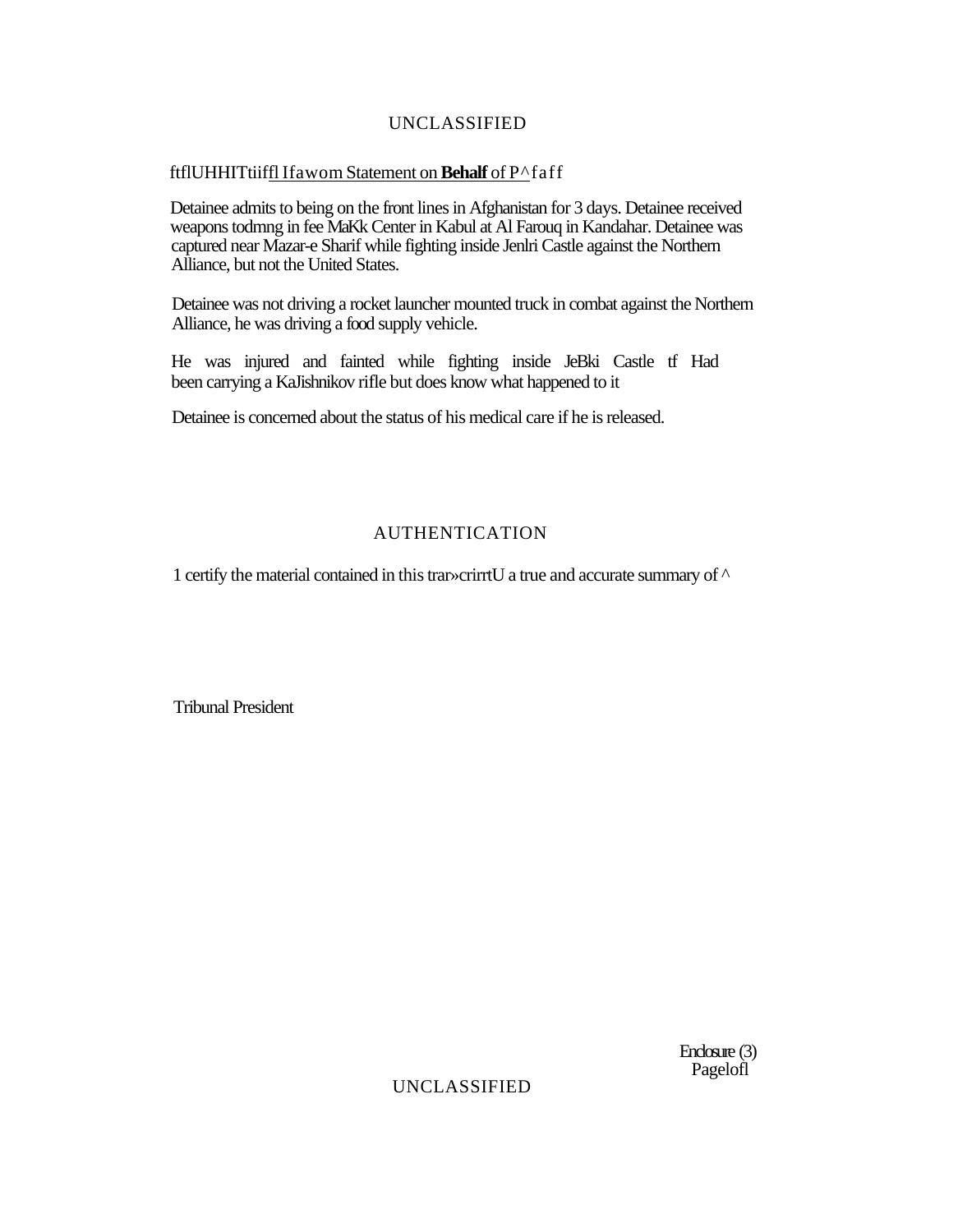## Summarized Unsworn Detainee Statement

The Personal Representative provided the following statement on behalf of the Detainee:

Regarding the unclassified summary, paragraph 3.a.l, [The Detainee stated it was his duty to fight for Jihad.]

Detainee admitted it was his duty to fight Jihad since his initial capture and continues to admit to that today. He says it is all Muslims' responsibility to fight for Jihad when called upon by a Muslim government (in this case, and at that time, it was the Taliban).

Paragraph 3.a.2, [The Detainee has personal knowledge of al Qaida operatives in Afghanistan.]

Detainee admits he saw some key (al Qaida) figures. In many instances it was a normal part of the processes and places in Afghanistan. He saw Usama Bin Laden and Abu Hatat (phonetic) from a distance. He had also mentioned to interrogators other people he had seen in various areas. He volunteered to fight for the Jihad, and was put in positions in which he carried arms.

Paragraph 3.a.3, [The Detainee began his travel to Afghanistan in September 2001.]

Detainee admitted he traveled to Afghanistan in September (Islamic Year) 1421H (2000).

Paragraph 3.a.4, [The Detainee's travels took him form Jordan to Damascus, Syria; then to Tehran, Iran before reaching Kandahar and Kabul, Afghanistan.]

Detainee admitted this is true.

Paragraph 3.a.5, [The Detainee stayed at a guesthouse in Kabul where he relinquished his passport and belongings before leaving for the front lines to fight.]

Detainee admits he met with someone who took him to Kandahar, where he attended school for Jihad. He then proceeded to Kabul to be with and see other Arabs and to stay at the guesthouse. Detainee said there were several people at the guesthouse. He had put his papers and passport in a safe place prior to going toward the fighting lines.

Paragraph 3.a.6, [The Detainee was identified as having the alias Abu Anas.]

Detainee admitted in Afghanistan his name was Abu Anas.

Paragraph 3.a.7, [The Detainee was identified as the person responsible for providing a movie that provided all the details on how the USS Cole was attacked and the explosives that were used.] Paragraph 3.a.8, [The Detainee was identified as Abu Anas, a person responsible for providing a movie regarding the 11 September 2001 attacks.]

> ISN# 199 Enclosure (3) Page 1 of2

UNCLASSIFIED//FOUO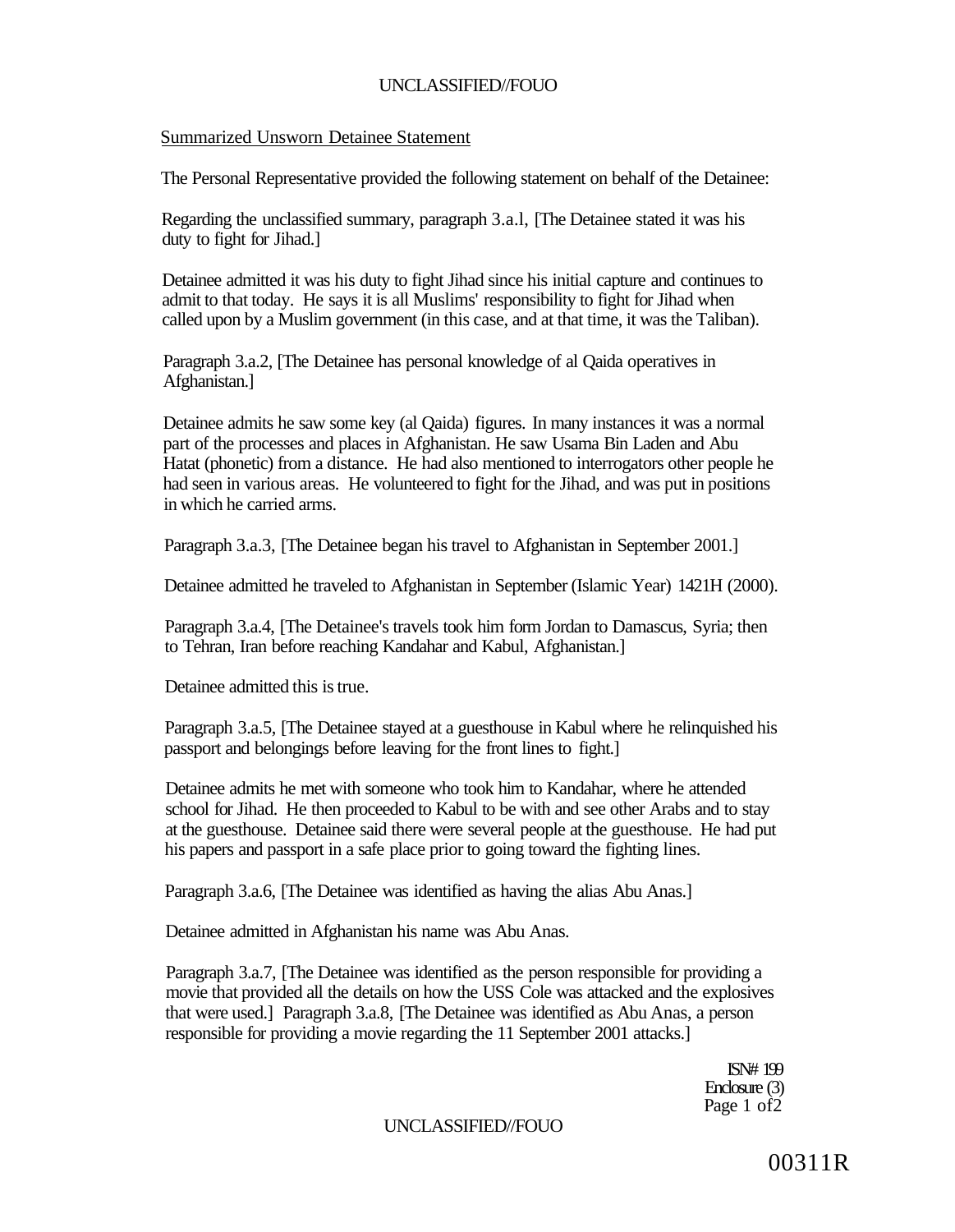**Detainee stated he had not completed middle school. Although his name was Abu Anas, there was another individual with the same name. Detainee believes it was the other individual who made the movies of those activities.** 

**Paragraph 3.b. 1, [The Detainee was trained in the Saudi Arabian Army on the anti-tank weapons, artillery, and light weapons.]** 

**Detainee admitted he was in the Saudi Arabian Army for nine years and four months. Americans trained him during periods of his service with the Saudi Arabian Army. He left the Army approximately six months before going to Afghanistan.** 

**Paragraph 3.b.2, [The Detainee fought in Torn Bora.]** 

**Detainee stated he was in the Tora Bora region at the rear of the fighting lines. He had to go through Tora Bora in order to get to Pakistan. Detainee was told there were a number of Arabs in Tora Bora; his intent was to meet up with that group.** 

**Paragraph 3.b3 [The Detainee admits to carrying an AK-47 while retreating from Baghram, Afghanistan.] Paragraph 3.b.4 [The Detainee surrendered to the Pakistani Police.]** 

**Detainee admitted he carried a weapon. He said anyone who had to move into the front line for information or travels was issued a weapon for that purpose.** 

**Detainee said had his desire been to fight and kill Americans, he could have done mat while he was side by side with them in Saudi Arabia. His intent was to go and fight for a cause that he believed in as a Muslim toward Jihad, not to go and fight against the Americans.** 

## **AOTBENTTCATIQH**

**I certify the material contained in this transcript is a true and accurate summary of the testimony given during the pr--«edings.** 

**Colonel, U.S. Marine Corps Tribunal President** 

> **ISN# 199 Enclosure (3) Page 2 of2**

## $\text{UNCLASSDFIED/FOUO}$  **n**  $\text{N}$  **n**  $\text{N}$  **n**  $\text{N}$  **n**  $\text{N}$  **n**  $\text{N}$  **n**  $\text{N}$  **n**  $\text{N}$  **n**  $\text{N}$  **n**  $\text{N}$  **n**  $\text{N}$  **n**  $\text{N}$  **n**  $\text{N}$  **n**  $\text{N}$  **n**  $\text{N}$  **n**  $\text{N}$  **n**  $\text{N}$  **n**  $\text{N}$  **n**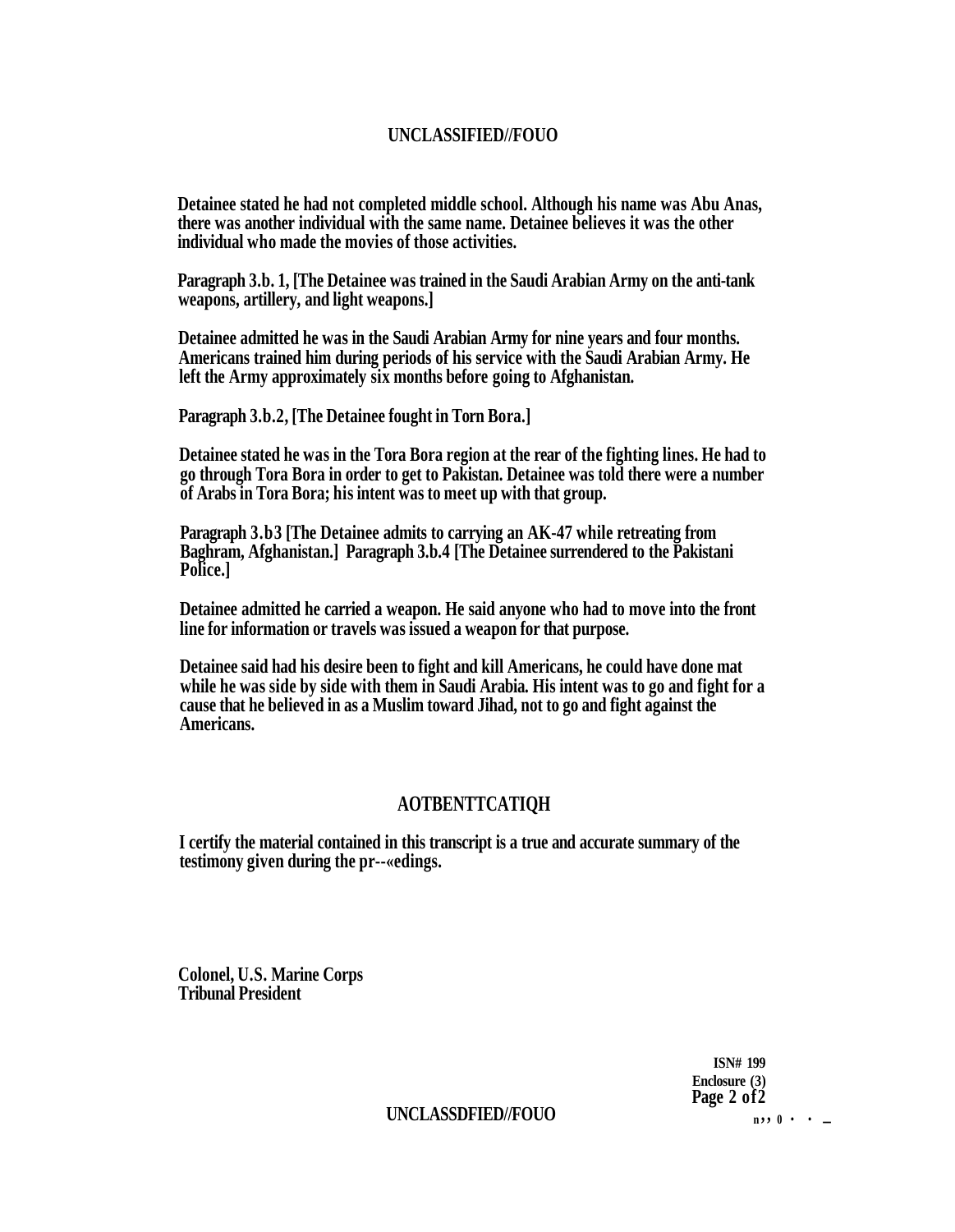#### **Summarized Unsworn Detainee Statement**

*The Tribunal President read the hearing instructions to the Detainee. The Detainee confirmed that he understood the process.* 

Tribunal President: Mohammed Ahmed, do you understand this process?

Detainee: (responded by nodding head) Yes.

Tribunal President: Do you have any questions concerning the Tribunal process?

Detainee: (responded by shaking head) No.

Tribunal President: Can you please respond by saying yes or no?

Detainee: No (referring to the previous question).

*The Personal Representative submitted the Detainee Election form (Exhibit D-A) into evidence.* 

Tribunal President: I would like to make note that on the Detainee Election form, the Personal Representative made the responses to the Unclassified Summary. Is that correct?

Personal Representative: Yes, ma'am.

Tribunal President: Mohammed Ahmed, will these responses also be stated again during the Tribunal?

Detainee: The Personal Representative will speak about these.

Personal Representative: The summary of our interview notes are included in his Detainee Election Form, but he has decided this morning that he would like to make a statement.

Tribunal President: Mohammed Ahmed, is that satisfactory to you?

Detainee: Yes.

*The Recorder submitted the Unclassified Summary of Evidence (Exhibit R-l) to the Tribunal* 

*The Recorder submitted Exhibit R-2 into evidence and gave a brief description of the contents of the Unclassified Summary of Evidence (Exhibit R~l).* 

> ISN#198 Enclosure (3) Page I of6

UNCLASSIFIED//FOUO

003118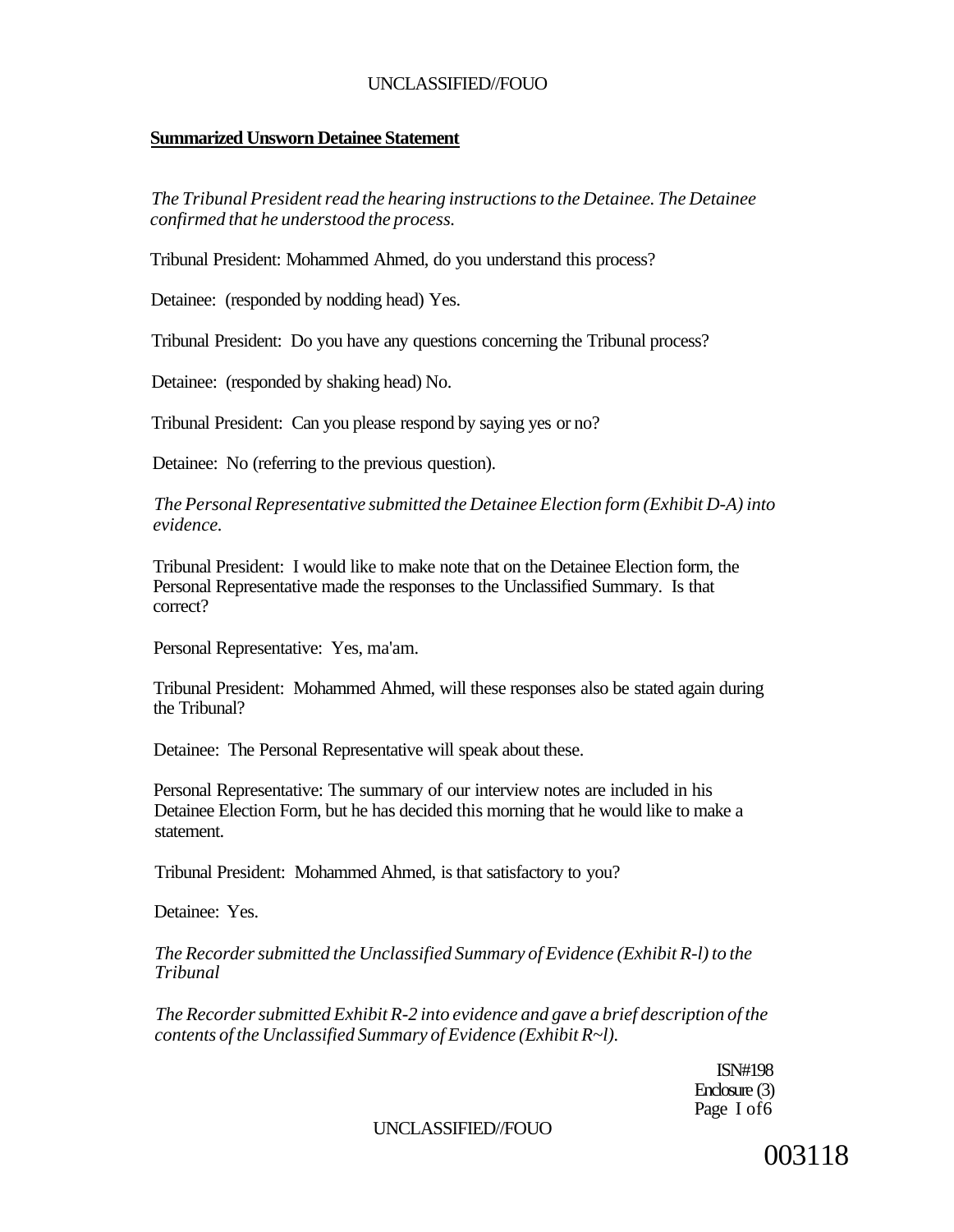### *The Recorder confirmed that he had no further unclassified evidence or witnesses and requested a closed Tribunal session to present classified evidence,*

Tribunal President: Mohammed Ahmed, you may now present any evidence you have to the Tribunal, and you have the assistance of your Personal Representative in doing so. Do you want to present information to this Tribunal?

Detainee: I do not wish to make a statement because there's no use in making a statement or defending myself.

Tribunal President: Would you like the Personal Representative to review the information that is on the Detainee Election Form? These are statements that you may have made to him during an interview. These statements look like they are responses to some of the allegations.

Detainee: I have many statements and evidence and information that I could present, but there is no use in presenting them because you have classified information that I cannot see or look at to defend myself against them. There is no point me saying anything.

Tribunal President: Mohammed Ahmed, this is an opportunity for you to respond to the allegations that are being presented right now. We have not had the opportunity to look at the classified information. This Tribunal is obligated to review all of the evidence that is presented to us; that includes any statements or responses that you may have to the Unclassified Evidence.

Detainee: Some of the statements that I have presented are available with the Personal Representative. Some of them are. If you have a closed classified session after this and you wish to call me to answer those allegations, then I will.

Tribunal President to Personal Representative: Okay, then why don't we go through the responses to some of these allegations or any statements that you may have seen, that you may have received from Mohammed during an interview.

Detainee: I can't respond to allegations like this. You have to give me all of the allegations that you have. I need to see everything that you have against me, so that I am able to answer all of them.

Tribunal President: Personal Representative, with your assistance in going through the allegations on the Unclassified Summary, and then Mohammed, you can respond to each of those allegations if you wish to do so.

*3. L The detainee traveled to Afghanistan in March 2001 to fight the Jihad.* 

Detainee: I don't have any response.

1SN# 198 Enclosure (3) Page 2 of6

UNCLASSIFIED//FOUO

003119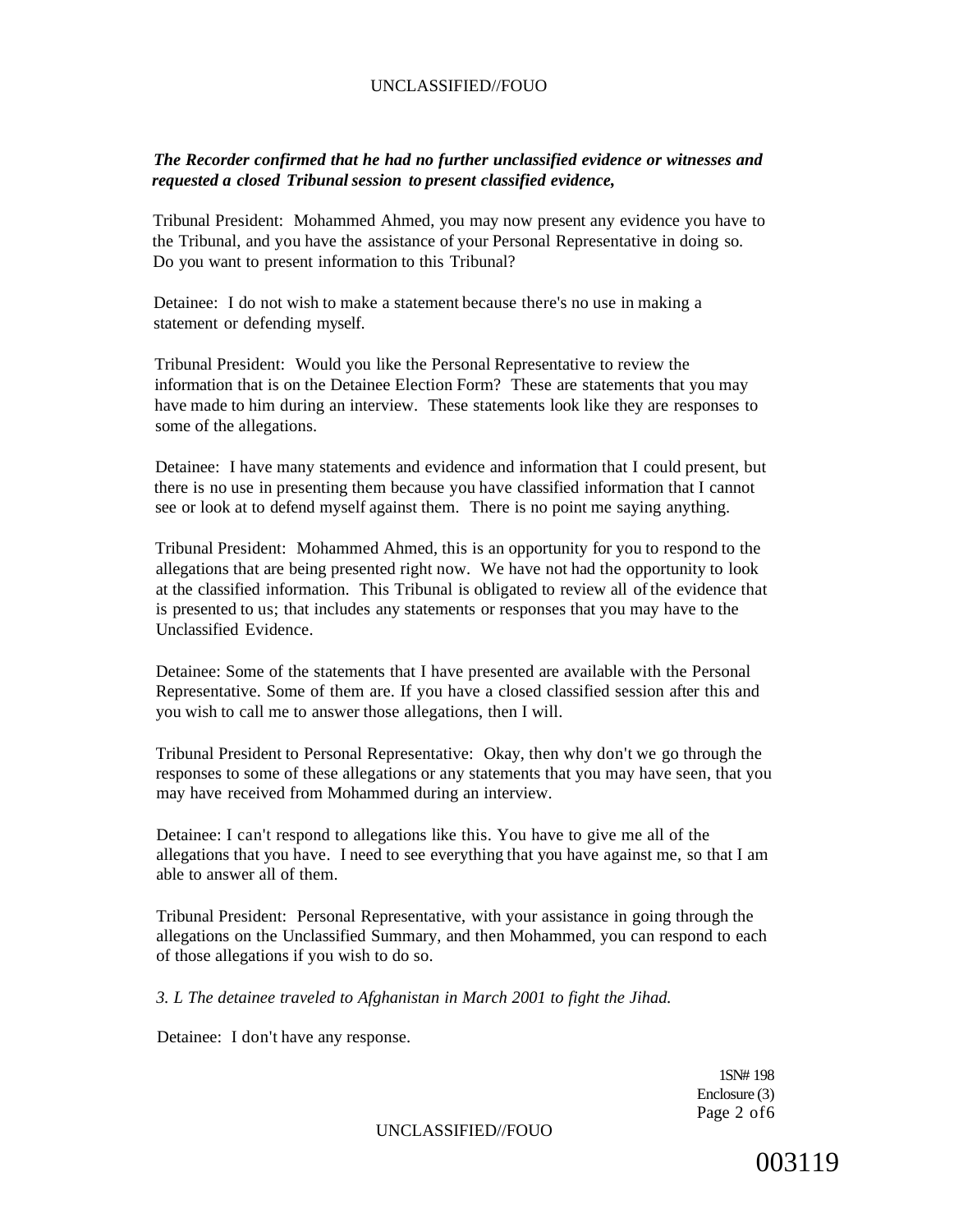3.2.. *The detainee stayed at Taliban safe houses.* 

*Detainee:* I don't have any response.

*3.3. The detainee's travel to Afghanistan was arranged by the Taliban.* 

Detainee: I don't have any response.

*3.4. The detainee stayed at the Taliban embassy in Pakistan.* 

Detainee: I don't have any response.

*3.5. The detainee was issued a Kalashnikov at the "AMR " center.* 

Detainee: I don't have any response.

*3.6. The detainee was a guard at the "AMR " center for the Taliban.* 

Detainee: I don't have any response.

5.*7. The detainee was in Afghanistan during the U.S. bombing campaign.* 

Detainee: I don't have any response.

*3.8. The detainee fled to the Tora Bora Mountains in December 2001.* 

Detainee: I don't have any response.

*3.9. The detainee, along with a large group of Arabs who had fled Afghanistan, was arrested by the police in Pakistan.* 

Detainee: I don't have any response.

Tribunal President: Mohammed Ahmed, would you like to add anything to the comments or the allegations that were read?

Detainee: Add what evidence?

Tribunal President: Any other comments or evidence or any explanation to...

Detainee: Like I said, I do have statements and information and evidence. But, if there is classified information that I cannot see, then there is no use.

> TSN# 198 Enclosure (3) Page 3 of6

UNCLASSIFIED//FOUO

01)3120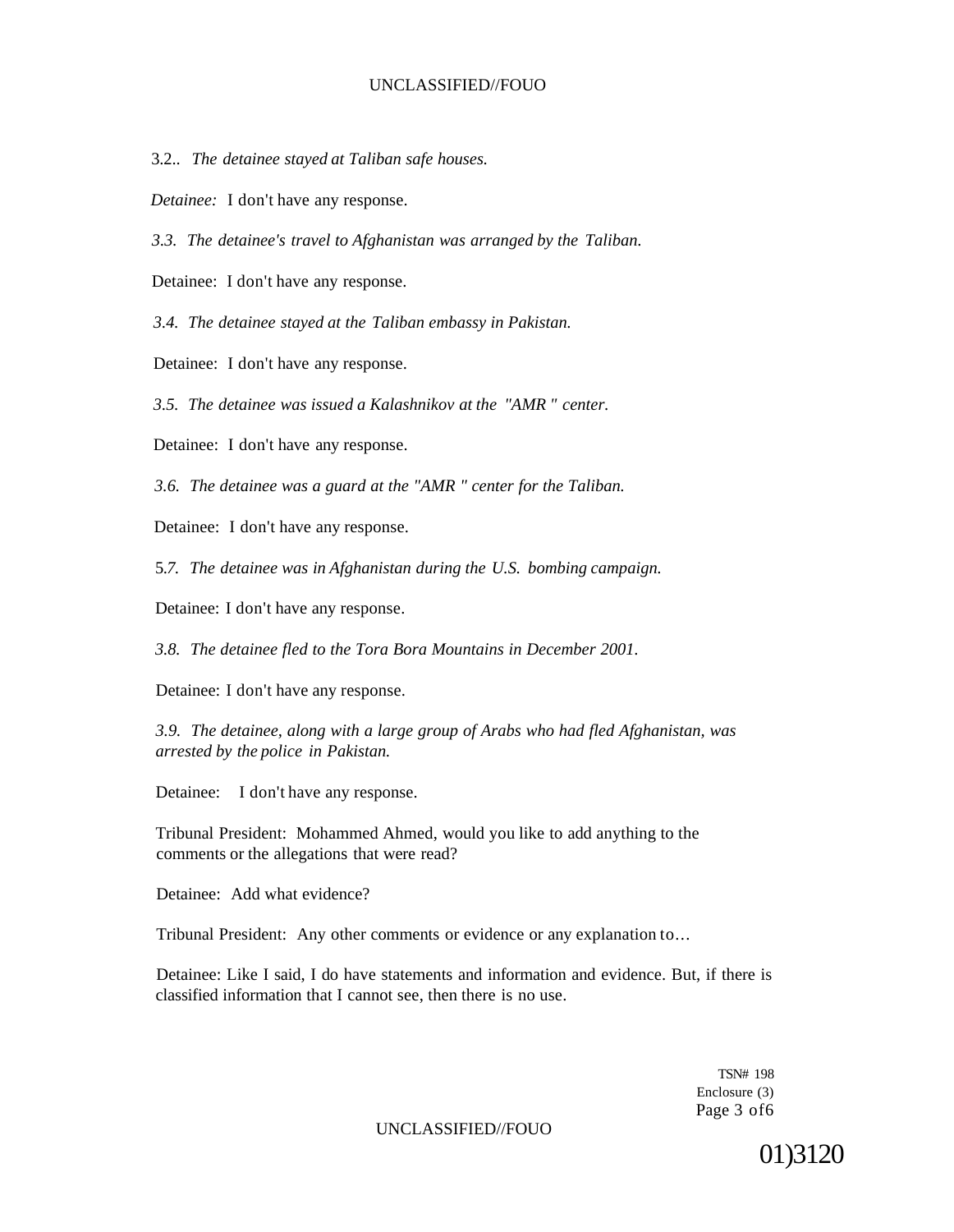Tribunal President: That is correct, there is classified evidence that you are not able to see. But, this is your opportunity to make a statement based on the allegations that were presented to you during your interview. If you choose not to make any comments, then we will go on with the Tribunal process.

Detainee: I don't have anything, but the Personal Representative has some statements, if he would like to present them.

Tribunal President: Personal Representative, would you present the statements that were on the Detainee Election Form?

Personal Representative: Yes ma'am. I did want to just say that during our interviews, Mohammed Al Asadi had been very cooperative and I think he exhibited very good behavior during those interviews. He explained that he had never fought against the U.S., but that he was with the Taliban before they fought against the U.S. or the Northern Alliance. He believed that one point of evidence for him would be to confirm that the dates of his travels would show that he had traveled from Yemen approximately four months prior to September 11<sup>th</sup>. From Yemen to Pakistan. That's that I would like to add.

Tribunal President: Personal Representative, do you have any questions for the Detainee?

Personal Representative: No, ma'am, I do not.

Tribunal President: Recorder, do you have any questions for the Detainee?

Recorder: No, ma'am.

Tribunal President: Do any Tribunal members have any questions for the Detainee?

Tribunal Member: Yes, ma'am. How did you get from Yemen to Pakistan?

Detainee: I don't have any responses to any questions.

Tribunal Member: I have one question for the Personal Representative. When you were going through, there was one additional thing on the Exhibit D-A that you didn't read and I just wanted to confirm that statement.

Personal Representative: Yes sir. I would like to add that with regard to the Unclassified Evidence in bullet six, Mohammed did mention that he was not a guard at the AMR camp, but that he was just one of the people who was there waiting.

Tribunal Member: You mentioned that he said, "confirm that dates of his travel from Yemen to Pakistan, four months prior to 9/11." Did he suggest how we confirm that?

> ISN# 198 Enclosure (3) Page 4 of 6

### UNCLASSIFIED//FOUO

0U3121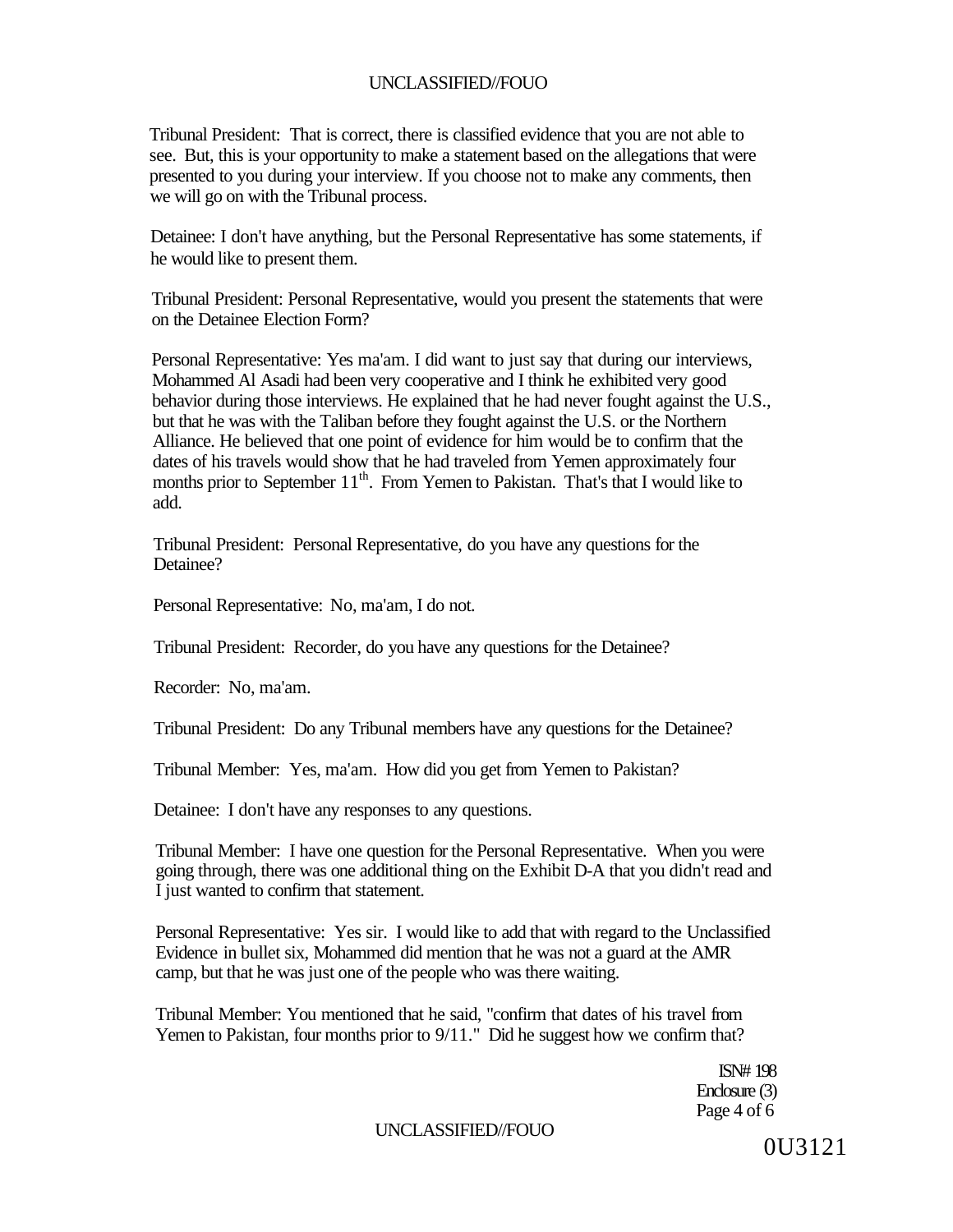Personal Representative: Yes, sir. If I recall from my notes, he suggested that we get his passport, but it was not on file for his case.

Tribunal Member: Did he tell you that he had his passport when he arrived here?

Personal Representative: No, sir.

Tribunal President: Mohammed Ahmed, can you tell me what the AMR camp was?

Detainee: I clarified it to the Personal Representative.

Tribunal President: Personal Representative, did he clarify what the AMR camp was? What kind of camp it was?

Personal Representative: We brought up the question regarding the AMR camp and we were told by way of the translator that it was Omer not AMR. That was the extent to our discussions, I did not ask him about the camp.

Tribunal President: I understand.

Tribunal President: Was it your impression, Personal Representative, that there was a misspelling?

Personal Representative: It is my impression that it was a pronunciation or spelling issue, but in conferring with the Recorder, we were never able to pin down specifically what the difference was.

Tribunal President: Any other Tribunal Members have any other questions?

Tribunal Member: Again, for the Personal Representative. Going back to the question one of other Tribunal Members mentioned. Did the Detainee ask you to or ask us to obtain his passport as a document to be presented to the Tribunal?

Personal Representative: Sir, he brought the fact that he believed the dates in the passport would confirm that he had traveled to Pakistan before September 11<sup>th</sup>. So, I went to the area that holds the property, but they did not have a record of his passport.

Tribunal Member: Did he suggest that we should have his passport, or did he say it might be some place else? Did he give any idea of where the passport was?

Personal Representative: No sir. That was the extent of our discussion.

*The Tribunal President confirmed that the Personal Representative had no further evidence or previously approved witnesses to present to the Tribunal.* 

> ISN# 198 Enclosure (3) Page 5 of6

UNCLASSIFIED//FOUO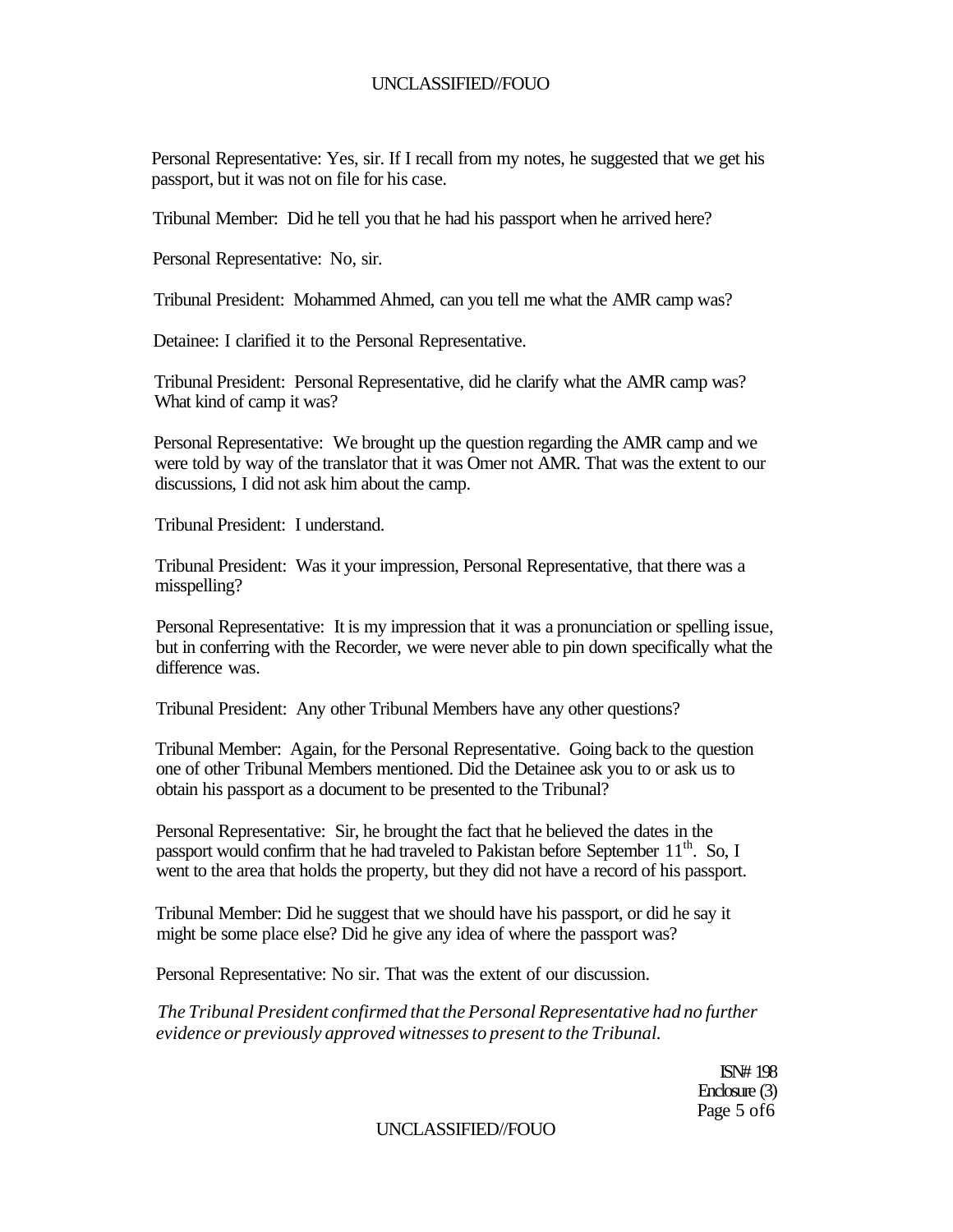*The Tribunal President explained tike remainder of ike Tribunal process to the Detainee end adjourned the open session.* 

## **AUTHENTICATION**

I certify the material contained in this transcript is a tri« and awuwte summary of the testimony given during the proceedings.

**i** 

Colonel, U.S. Army Tribunal President

> ISN# **m**  Enclosure (3) Page 6 of 6

UNCLASSIFIED//FOUO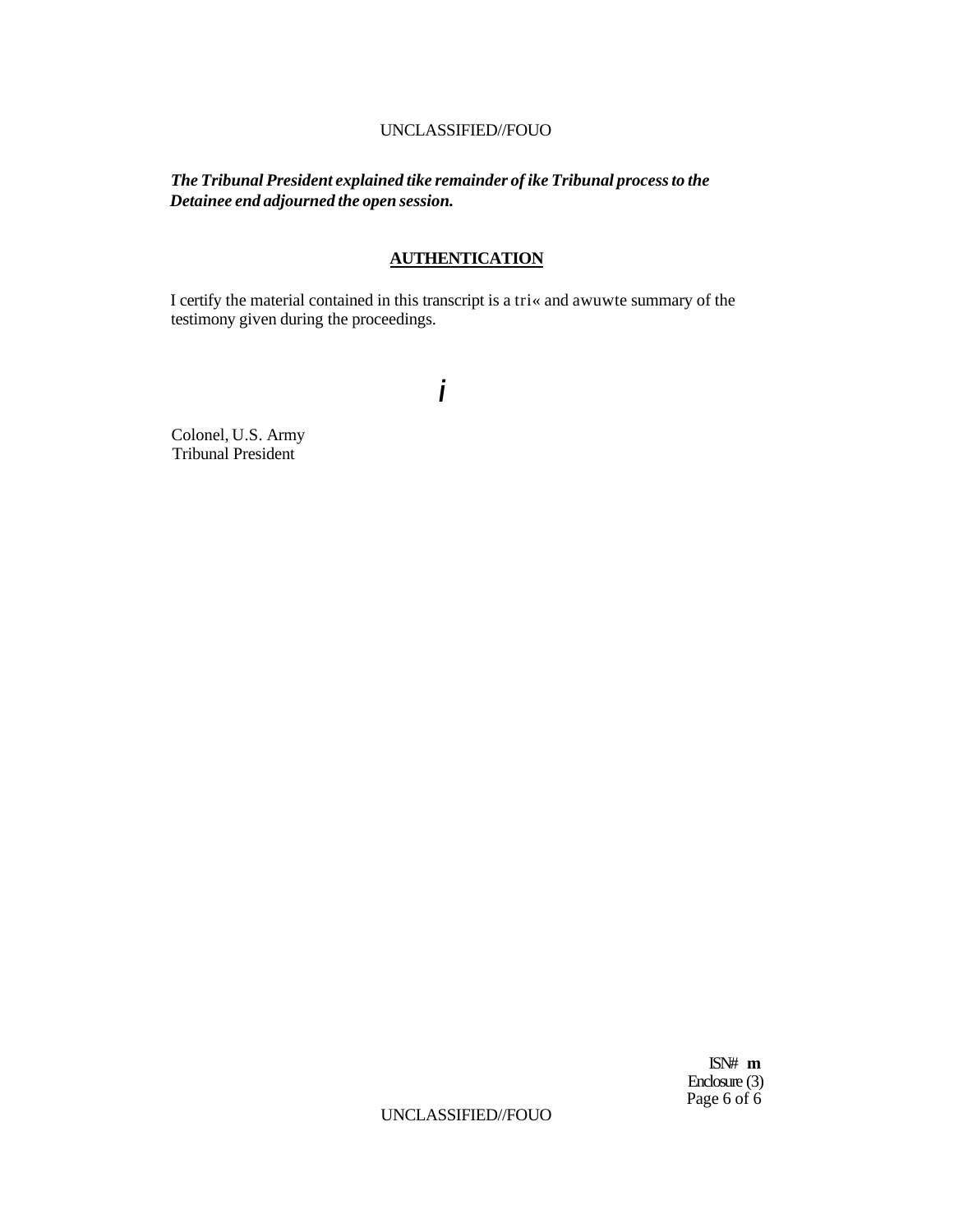Summarized Detainee Statement

Tribunal President: Do you understand the CSRT process?

Detainee: Some I understood, some I did not.

Tribunal President: What part do you not understand?

Detainee: I understand what we have talked about, but I don't understand what is coming.

Tribunal President: Anytime you have questions about what is happening please ask.

Detainee: Fine.

[After the Recorder finished reading the summary of the unclassified summary the Detainee wanted to ask a question.]

Detainee: Referencing some of the allegations. Allegation number eleven, I want to clarify that about me being paid.

Tribunal President: This process will allow you to make statements a little later in the Tribunal.

[The President continued with the Tribunal script]

Tribunal President: Do you wish to make a statement to this Tribunal?

Detainee: I would like to go over these points and then I will give you a statement

Tribunal President: Would you like to make your statement under oath?

Detainee: No.

Tribunal President: You may proceed.

[The detainee asked for and was handed a translated copy of the unclassified summary to comment from.]

Detainee: Do I need to read all of this?

Tribunal President: You may comment on each point without having to read it, we have a copy.

Detainee: Do you want me to read each point?

ISN#194 Enclosure (3) Page 1 of 6

UNCLASSIFIED / FOUO

003U4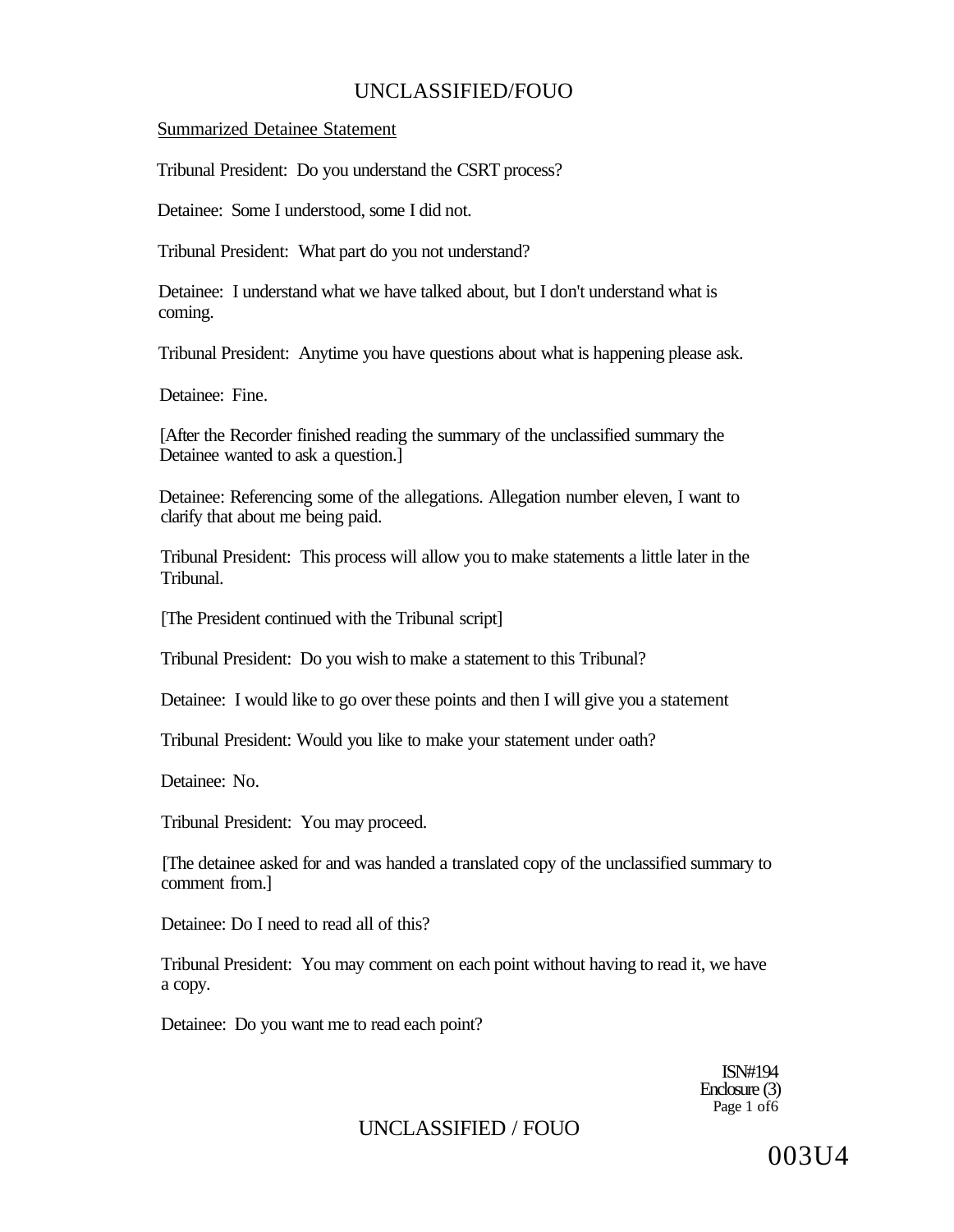Tribunal President: No you don't have to read each point it has already been read.

Translator: He wants me to explain a point to him.

Tribunal President: 1 would like you to read that statement to us and we can help explain.

Detainee: I am referring back to number eleven.

Tribunal President: For the record number eleven is: 3.a.l 1. (The detainee traveled and worked as a paid employee of the Jama'at Al Tablighi.)

Detainee: Do you want me to explain it?

Tribunal President: Yes.

Translator: He wants me to explain it to him.

Tribunal Member: Explain what?

Tribunal President: What does he not understand?

Detainee: I don't know what you mean, when it says I went there and got paid. Does this mean that they were paying me money?

Tribunal President: Yes.

Detainee: You mean that I was working for the Tablighi and they were paying me money?

Tribunal President: That is what the evidence says.

[The detainee read each of the points of the unclassified summary and commented on each.]

3 .a. 1. (The detainee was convinced to go to Afghanistan and fight the non-believers in an attempt to establish an Islamic state.)

Detainee: I went to Afghanistan because I was an immigrant there and residing there.

3.a.2. (The detainee was smuggled from Libya to Egypt with 1,000 United States dollars in his personal possession and then flew to Saudi Arabia, then to Karachi, Pakistan and then to Peshawar, Pakistan, staying one year, and then drove to Jalalabad, Afghanistan.)

Detainee: I left Libya and went to Egypt with \$7,000.00. Then I went to Saudi Arabia and then to Karachi, Pakistan and then to Peshawar. I was not there for a year; it was only a few days.

> ISN #194 Enclosure (3) Page 2 of6

## **UNCLASSIFIED / FOUO** 0, 1ft-1

 $0031$ ,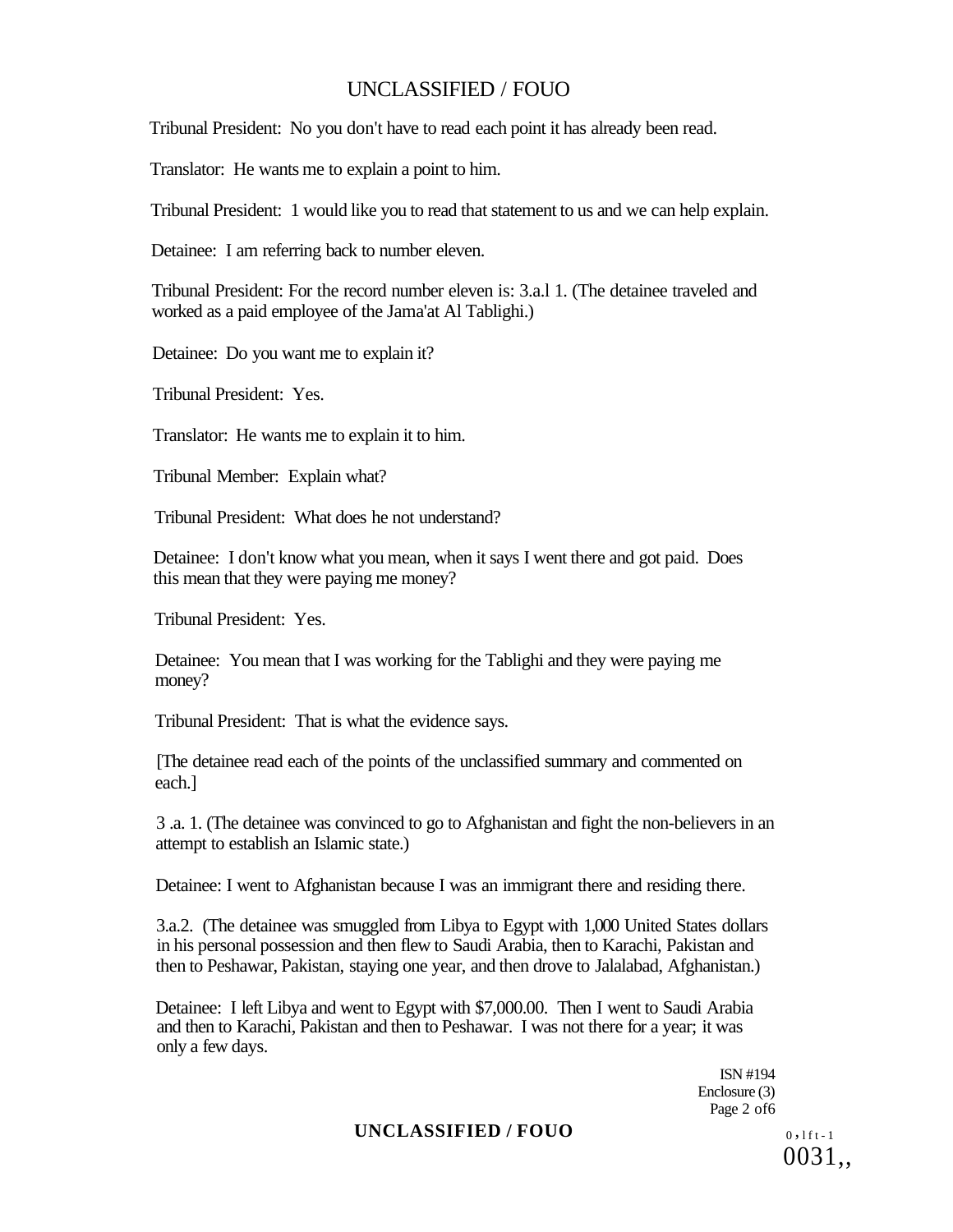3.a.3. (The detainee stated he flew from Yemen to Jeddah, Saudi Arabia, then to Mecca, Saudi Arabia and back to Jeddah, and then flew to Karachi, Pakistan, and then to Peshawar, Pakistan, and then drove to Jalalabad, Afghanistan.)

Detainee: I have a problem with the Libyan government and it is a long story. I told them I was Yemeni during the interrogation, but I am from Libya. My first statement was incorrect.

Tribunal President: Your first statement to us or to the interrogators in Libya?

Detainee: The interrogators.

3.a.4. (The detainee stated he had about 2,700 United States dollars. 1,500 Saudi Arabian Rivals, and an unknown amount of Pakistani money when he left Yemen.)

Detainee: I had the dollars and the Saudi Rivals; the only thing wrong with this statement is that I never left Yemen.

3.a.5. (The detainee stated he originally lied about his true name and nationality. He is from Libya not Yemen.)

Detainee: Is correct.

3.a.6. (The detainee reportedly had been in Afghanistan since the Jihad.)

Detainee: This is inaccurate.

Tribunal President: What is not correct?

Detainee: The whole thing. Since the Jihad that is not accurate.

3.a.7, (The detainee reportedly was seen just before 11 September 2001, in Jalalabad, Afghanistan in the Arab complex.)

Detainee: This is not correct.

3.a.8. (The detainee was in possession of a wristwatch, the type used in improvised explosive device bombings linked to Al-Qaida and radical Islamic terrorists.)

Detainee: I had a wristwatch but it had nothing to do with explosives.

3.a.9. (The detainee stated that he was a member of the Al-Jamia'a Al Tablighi for two years, while he was in Afghanistan and Pakistan.)

Detainee: This is accurate.

ISN#194 Enclosure (3) Page 3 of 6

## **UNCLASSIFIED / FOUO**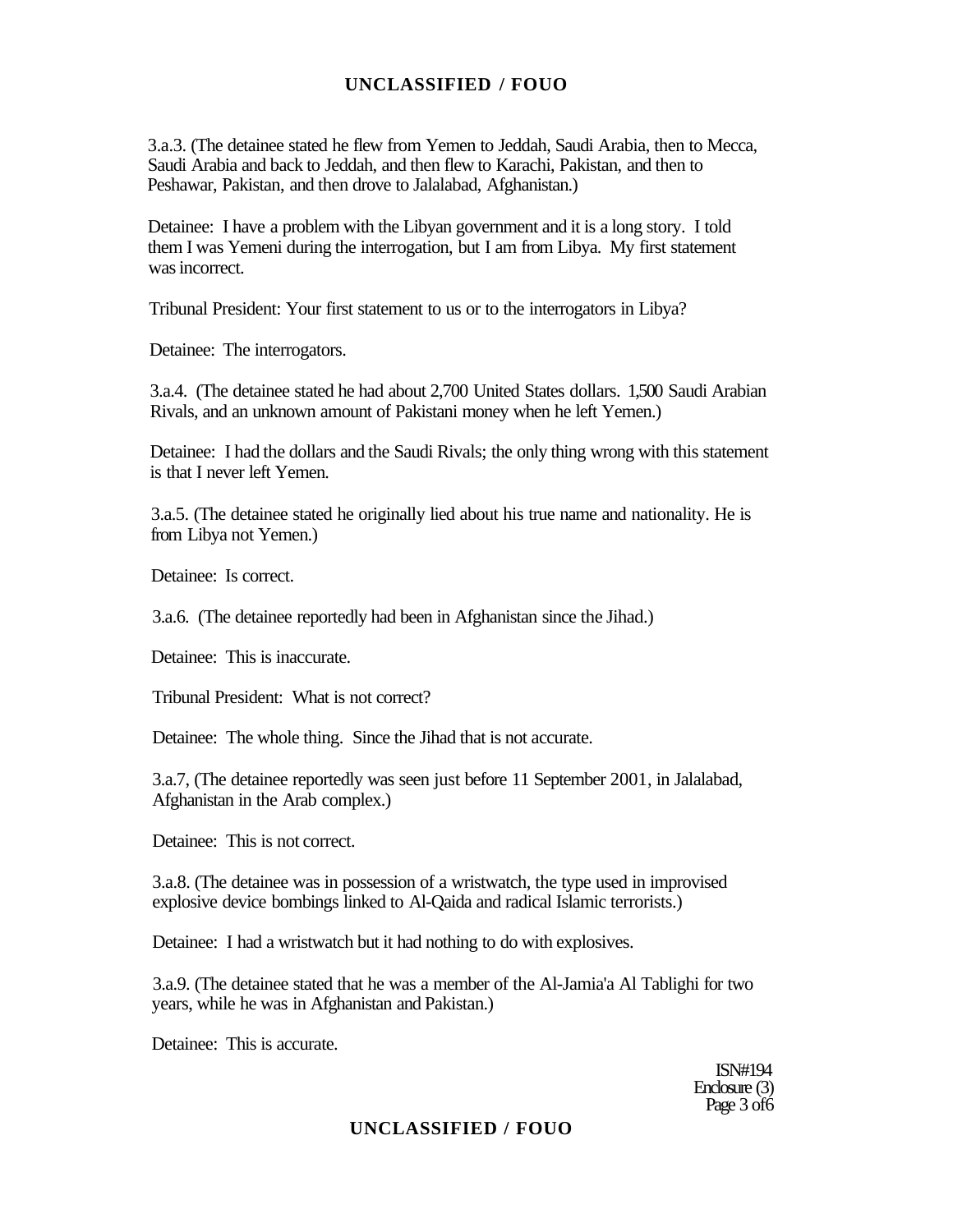3.a.l0. (The detainee worked a few missions, which were forty days long, for Al-Jamia'a Al Tablighi throughout the Afghanistan and Pakistan region.)

Detainee: This is also correct.

3.a.l 1. (The detainee traveled and worked as a paid employee of the Jama'at Al Tablighi.)

Detainee: This is inaccurate.

3.a.l2. (Jama'at Al Tablighi, a Pakistani based Islamic missionary organization is being used as a cover to mask travel and activities of terrorist including members of Al-Qaida.)

Detainee: This is inaccurate.

3.a. 13. (The detainee is reportedly a member of the Libyan Islamic Figbting Group, LIFG.)

Detainee: This is inaccurate.

3.a.l4. (The Libyan Islamic Fighting Group, a listed terrorist organization with black market contacts, reportedly is used by Al-Qaida to obtain travel documents.)

Detainee: This one is also incorrect. Can you explain this one to me?

Tribunal President: What part do you not understand?

Detainee: What do you mean when you are talking about a group? Do you mean that I was working with them?

Tribunal President: This is a statement about the Libyan Islamic Fighting Group, not you the group. This is a statement about the group.

Detainee: Why is it in my file?

Tribunal President: The previous statement, number thirteen...

Detainee: Put it with number thirteen, why do you have another bullet there?

Tribunal President: It is the organization process.

Detainee: Number fourteen is incorrect. I never worked.with them or had any connection with them.

> ISN#194 Enclosure (3) Page 4 of 6

UNCLASSIFIED / FOUO

003.U7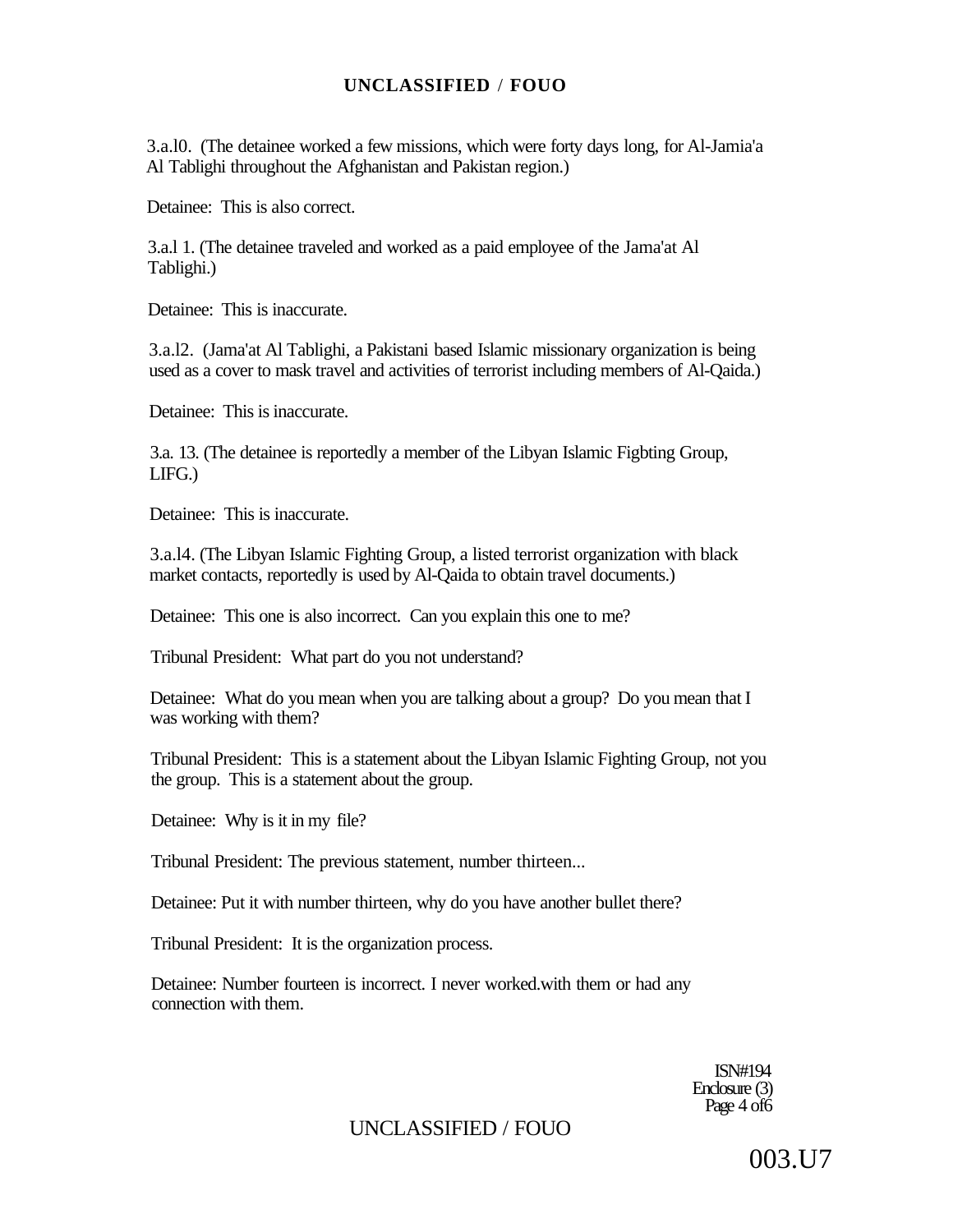3 .a. 15. (The detainee was arrested in Pakistan with 1,800 U.S. Dollars, 1,500 Saudi Arabian Rivals, and an unknown amount of Afghan and Pakistan money in his possession.)

Detainee: This is accurate.

3.a. 16. (The detainee stated the money, which was captured during his arrest, all came from a source in Europe.)

Detainee: This is accurate also.

Tribunal President: Does this conclude your statement?

Detainee: Yes.

Tribunal President: Personal Representative do you have any questions for the detainee?

Personal Representative: Just one question.

#### Summarized Answers in Response to Questions bv the Personal Representative

- Q. You mentioned you had a problem with the Libyan government; can you describe the nature of the problem?
- A. The Libyan government used to capture the Muslims and because of that 1 went to Afghanistan.
- Q. When you talk about the Muslim people do you mean because of the religion?
- A. What is the difference between Muslim and religion?
- Q. Do you mean that you were persecuted because of your religion?
- A. Yes.

Tribunal President: Recorder do you have any questions for the detainee?

Recorder: No sir.

### Summarized Answers in Response to Questionsi by the Tribunal Members

Q. In reference to point ten, it states, the detainee worked a few missions, which were forty days long, and you said that was correct. I would like to know what the missions were? Can you explain what you did for forty days?

> ISN#194 Enclosure (3) Page 5 of 6

## UNCLASSIFIED / FOUO

0031^8